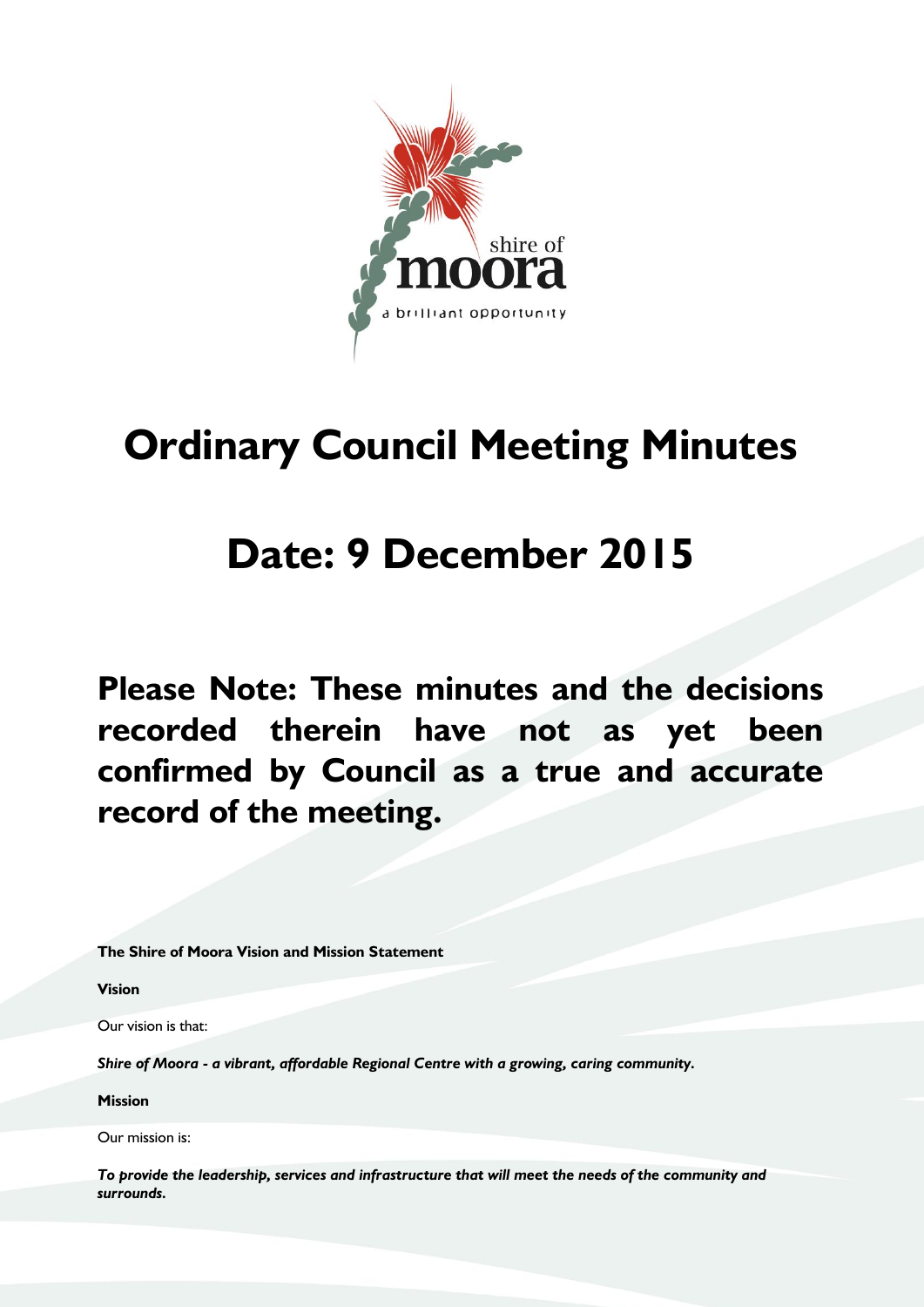# SHIRE OF MOORA **MINUTES OF THE ORDINARY MEETING OF COUNCIL** HELD IN THE COUNCIL CHAMBERS, MOORA **9 DECEMBER 2015**

# **TABLE OF CONTENTS**

|    |       | 1. DECLARATION OF OPENING / ANNOUNCEMENT OF VISITORS 3                   |  |  |  |  |
|----|-------|--------------------------------------------------------------------------|--|--|--|--|
|    |       |                                                                          |  |  |  |  |
|    |       |                                                                          |  |  |  |  |
|    |       | 2. ATTENDANCE / APOLOGIES / APPROVED LEAVE OF ABSENCE 3                  |  |  |  |  |
| 3. |       | RESPONSE TO PREVIOUS PUBLIC QUESTIONS TAKEN ON NOTICE 3                  |  |  |  |  |
|    |       |                                                                          |  |  |  |  |
| 5. |       |                                                                          |  |  |  |  |
|    |       |                                                                          |  |  |  |  |
| 7. |       |                                                                          |  |  |  |  |
| 8. |       |                                                                          |  |  |  |  |
|    |       |                                                                          |  |  |  |  |
| 9. |       |                                                                          |  |  |  |  |
|    |       |                                                                          |  |  |  |  |
|    | 9.1.1 |                                                                          |  |  |  |  |
|    | 9.1.2 | STATEMENT OF FINANCIAL ACTIVITY FOR PERIOD ENDED 30 NOVEMBER 20156       |  |  |  |  |
|    | 9.1.3 |                                                                          |  |  |  |  |
|    | 9.1.4 |                                                                          |  |  |  |  |
|    | 9.1.5 |                                                                          |  |  |  |  |
|    | 9.1.6 | ADVERTISING OF THE SHIRE OF MOORA DRAFT AMENDMENT LOCAL LAW 2016,        |  |  |  |  |
|    |       | DRAFT HEALTH LOCAL LAW 2016, DRAFT WASTE LOCAL LAW 2016, DRAFT MEETING   |  |  |  |  |
|    |       | PROCEDURES LOCAL LAW 2016, DRAFT FENCING LOCAL LAW 2016 DRAFT ACTIVITIES |  |  |  |  |
|    |       | IN THOROUGHFARES AND PUBLIC PLACES AND TRADING LOCAL LAW 2016 & DRAFT    |  |  |  |  |
|    |       |                                                                          |  |  |  |  |
|    |       |                                                                          |  |  |  |  |
|    | 9.2.1 | LOT 302 DANDARAGAN STREET - SHED WITH REDUCED SETBACK - VANZETTI21       |  |  |  |  |
|    |       |                                                                          |  |  |  |  |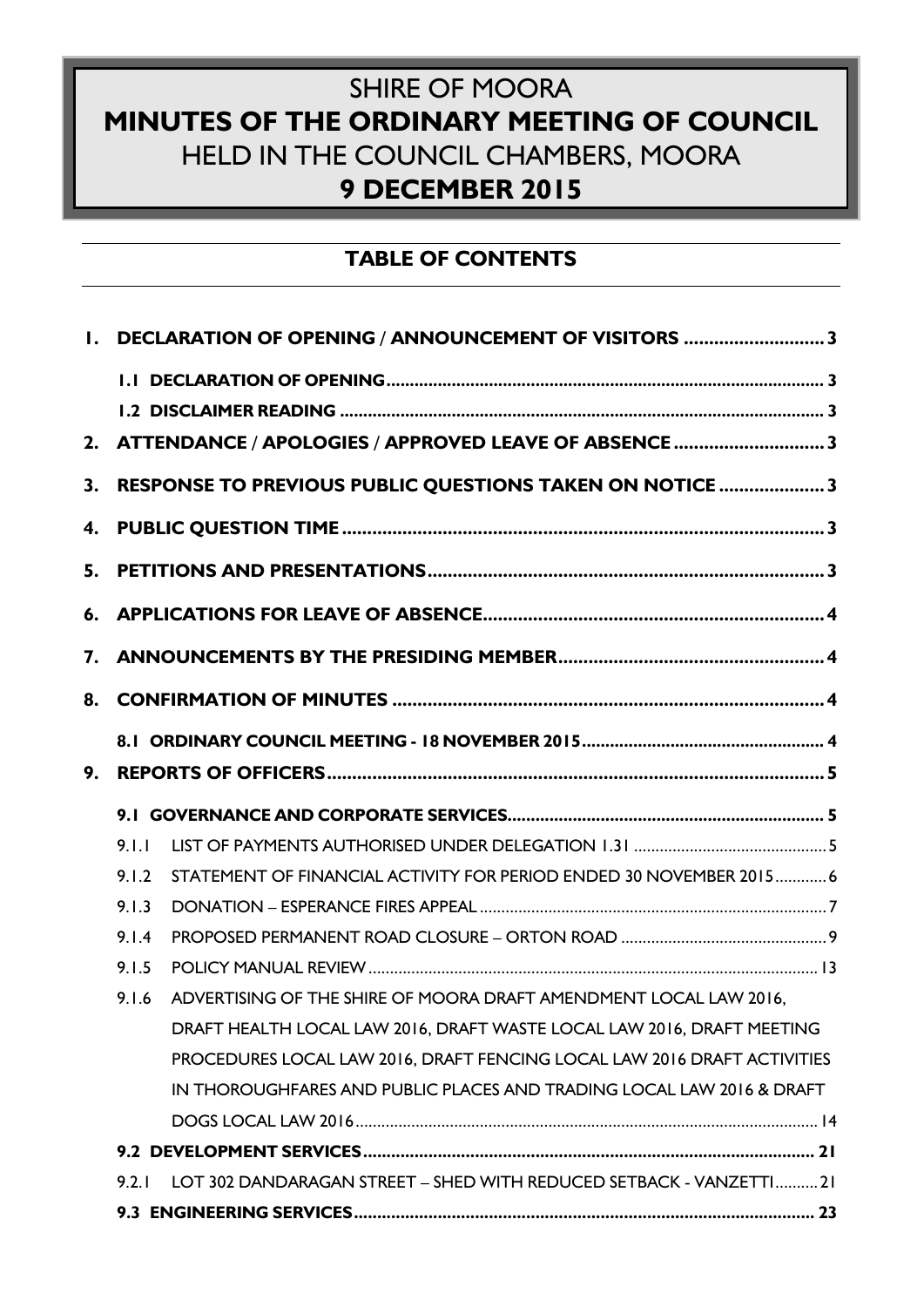| <b>10. ELECTED MEMBER MOTIONS OF WHICH PREVIOUS NOTICE HAS BEEN GIVEN23</b> |  |
|-----------------------------------------------------------------------------|--|
| II. NEW BUSINESS OF AN URGENT NATURE INTRODUCED BY DECISION OF              |  |
|                                                                             |  |
|                                                                             |  |
|                                                                             |  |

\* Separate Attachments

- *9.1.1 List of Payments Authorised Under Delegation 1.31*
- *9.1.2 Statement of Financial Activity for Period Ended 30 November 2015*
- *9.1.4 Map*
- *9.2.1 Plans*
- *11.1 Site Plan of Area*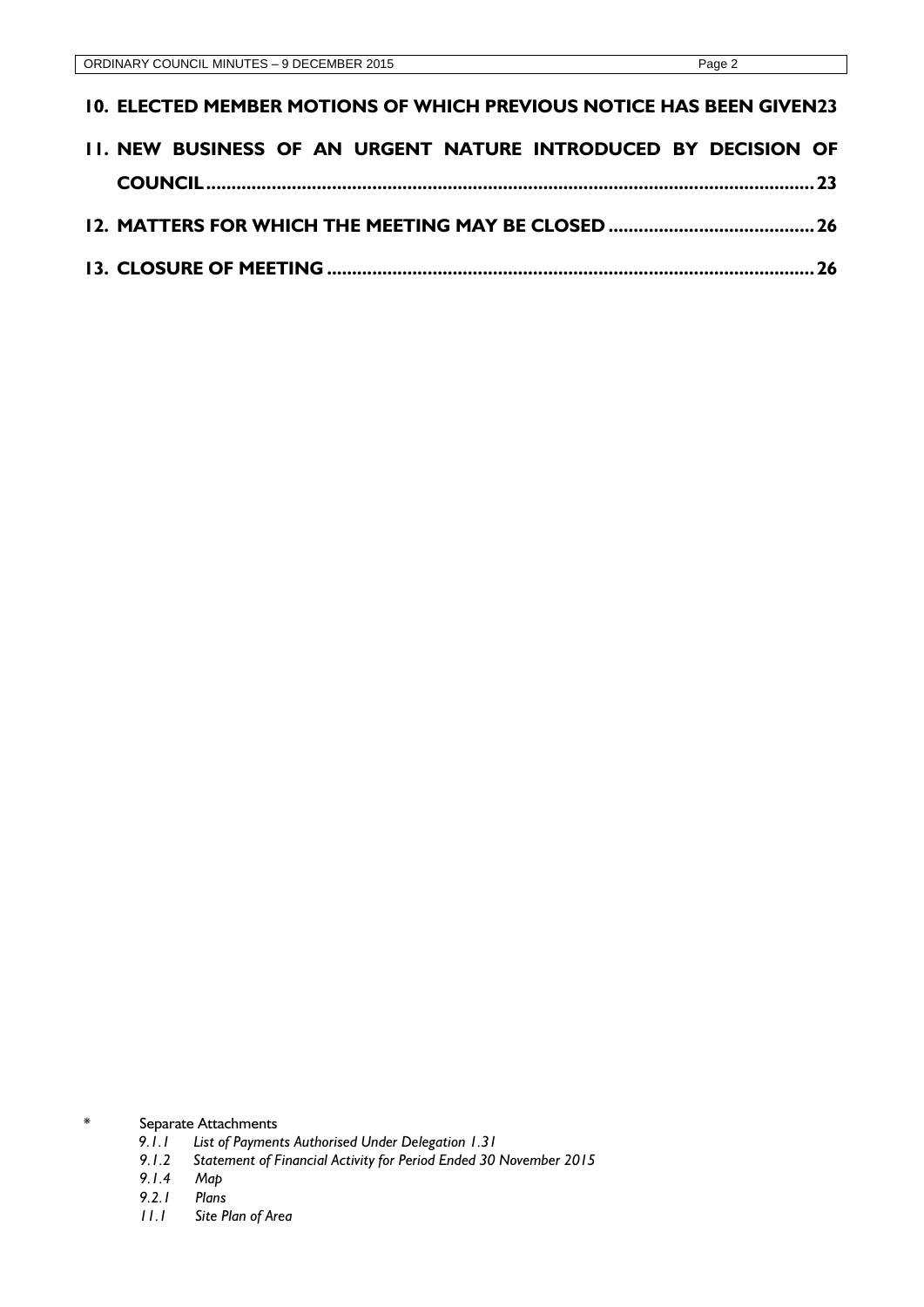# <span id="page-3-0"></span>**1. DECLARATION OF OPENING / ANNOUNCEMENT OF VISITORS**

# <span id="page-3-1"></span>**1.1 DECLARATION OF OPENING**

*The Shire President declared the meeting open at 5.33pm.* 

#### <span id="page-3-2"></span>**1.2 DISCLAIMER READING**

*No responsibility whatsoever is implied or accepted by the Shire of Moora for any act, omission or statement or intimation occurring during this meeting.* 

*It is strongly advised that persons do not act on what is heard at this meeting and should only rely on written confirmation of Council's decision, which will be provided within fourteen (14) days of this meeting.*

# <span id="page-3-3"></span>**2. ATTENDANCE / APOLOGIES / APPROVED LEAVE OF ABSENCE**

| <b>ATTENDANCE</b>                     |                                          |
|---------------------------------------|------------------------------------------|
| <b>KM Seymour</b>                     | Shire President / Presiding Member       |
| <b>MR</b> Pond                        | <b>Deputy Shire President</b>            |
| <b>CE Gardiner</b>                    | Councillor                               |
| <b>TG Humphry</b>                     | Councillor                               |
| DV Clydesdale-Gebert (until 6.00pm) - | Councillor                               |
| <b>MR Holliday</b>                    | Councillor                               |
| PF Nixon                              | Councillor                               |
| <b>LC</b> House                       | Councillor                               |
| A Leeson                              | <b>Chief Executive Officer</b>           |
| <b>DK</b> Trevaskis                   | Deputy Chief Executive Officer           |
| <b>IL Greay</b>                       | <b>Manager Engineering Services</b>      |
| <b>PR Williams</b>                    | <b>Manager Development Services</b>      |
| <b>MM Murray</b>                      | Executive Support Officer (minute taker) |
| <b>APOLOGY</b>                        |                                          |
| El Hamilton                           | Councillor                               |

#### <span id="page-3-4"></span>**3. RESPONSE TO PREVIOUS PUBLIC QUESTIONS TAKEN ON NOTICE**

Nil

# <span id="page-3-5"></span>**4. PUBLIC QUESTION TIME**

Nil

# <span id="page-3-6"></span>**5. PETITIONS AND PRESENTATIONS**

Nil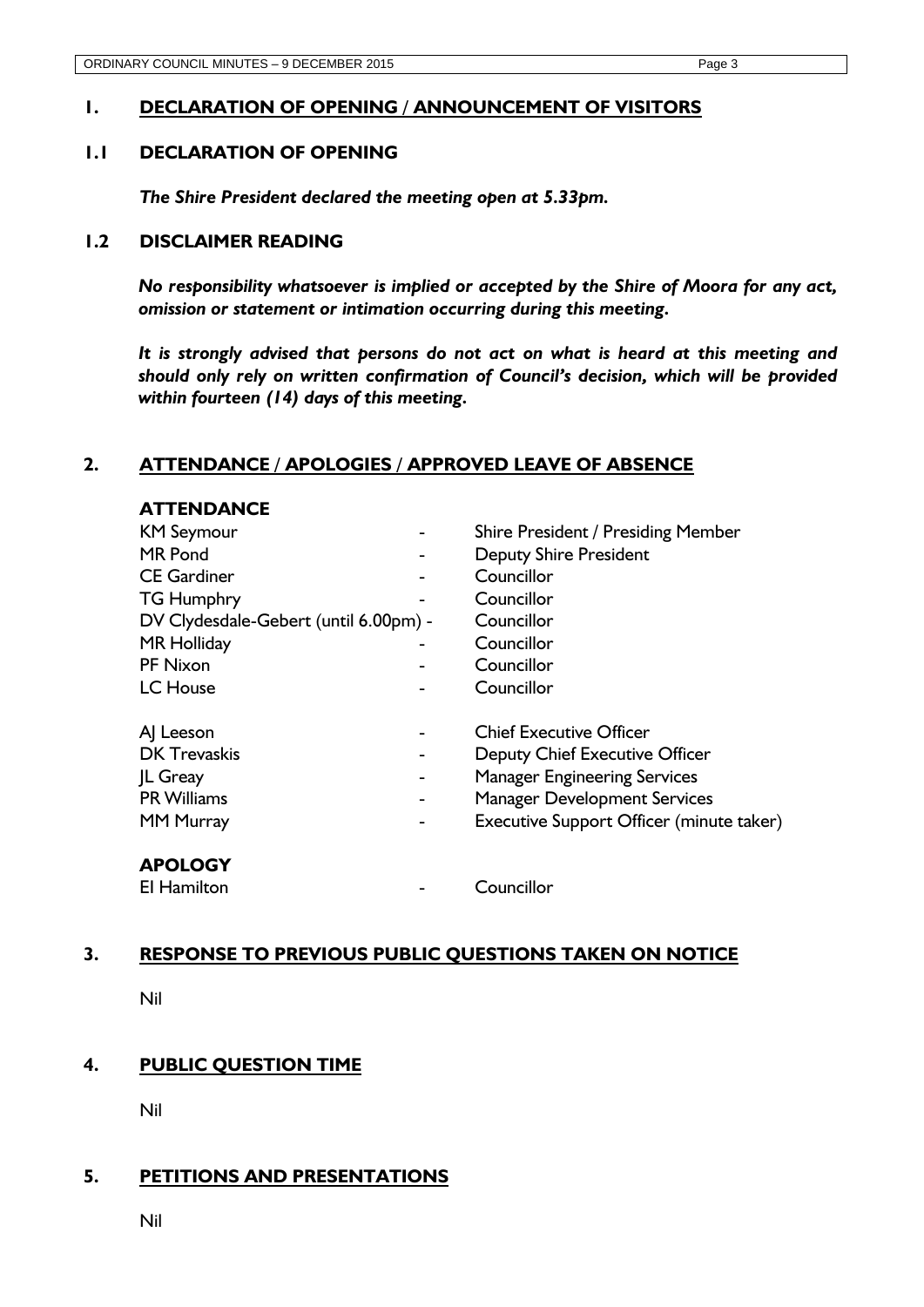# <span id="page-4-0"></span>**6. APPLICATIONS FOR LEAVE OF ABSENCE**

Nil

### <span id="page-4-1"></span>**7. ANNOUNCEMENTS BY THE PRESIDING MEMBER**

#### **Shire President**

- 20/11 Avon-Midland Zone meeting, Jurien
- 26/11 Meet the Staff
- 1/12 Fluoridation briefing with Gary Mack, Council Chambers

#### **Cr Pond**

- 20/11 Avon-Midland Zone meeting, Jurien
- 25/11 Cataby Abattoir
- 1/12 Childcare Christmas party
- 1/12 Fluoridation briefing with Gary Mack, Council Chambers
- 4/12 St Joseph's Primary School end of year awards night, MPAC

7 & 8/12 WALGA Training, Perth

#### **Cr House**

26/11 Meet the Staff

4/12 WALGA Training, Perth along with Cr Hamilton

#### **Cr Clydesdale-Gebert**

8/12 Facebook for Business workshop, Council Chambers

#### **Cr Holliday**

- 25/11 Moora CRC Committee meeting
- 1/12 Fluoridation briefing with Gary Mack, Council Chambers

#### **Cr Humphry**

- 24/11 Vice Chancellor of Curtin University re Muresk
- 1/12 Fluoridation briefing with Gary Mack, Council Chambers

#### <span id="page-4-2"></span>**8. CONFIRMATION OF MINUTES**

#### <span id="page-4-3"></span>**8.1 ORDINARY COUNCIL MEETING - 18 NOVEMBER 2015**

#### **COUNCIL RESOLUTION**

*164/15Moved Cr Pond, seconded Cr Holliday that the Minutes of the Ordinary Meeting of Council held on 18 November 2015 be confirmed as a true and correct record of the meeting.*

#### **CARRIED 8 / 0**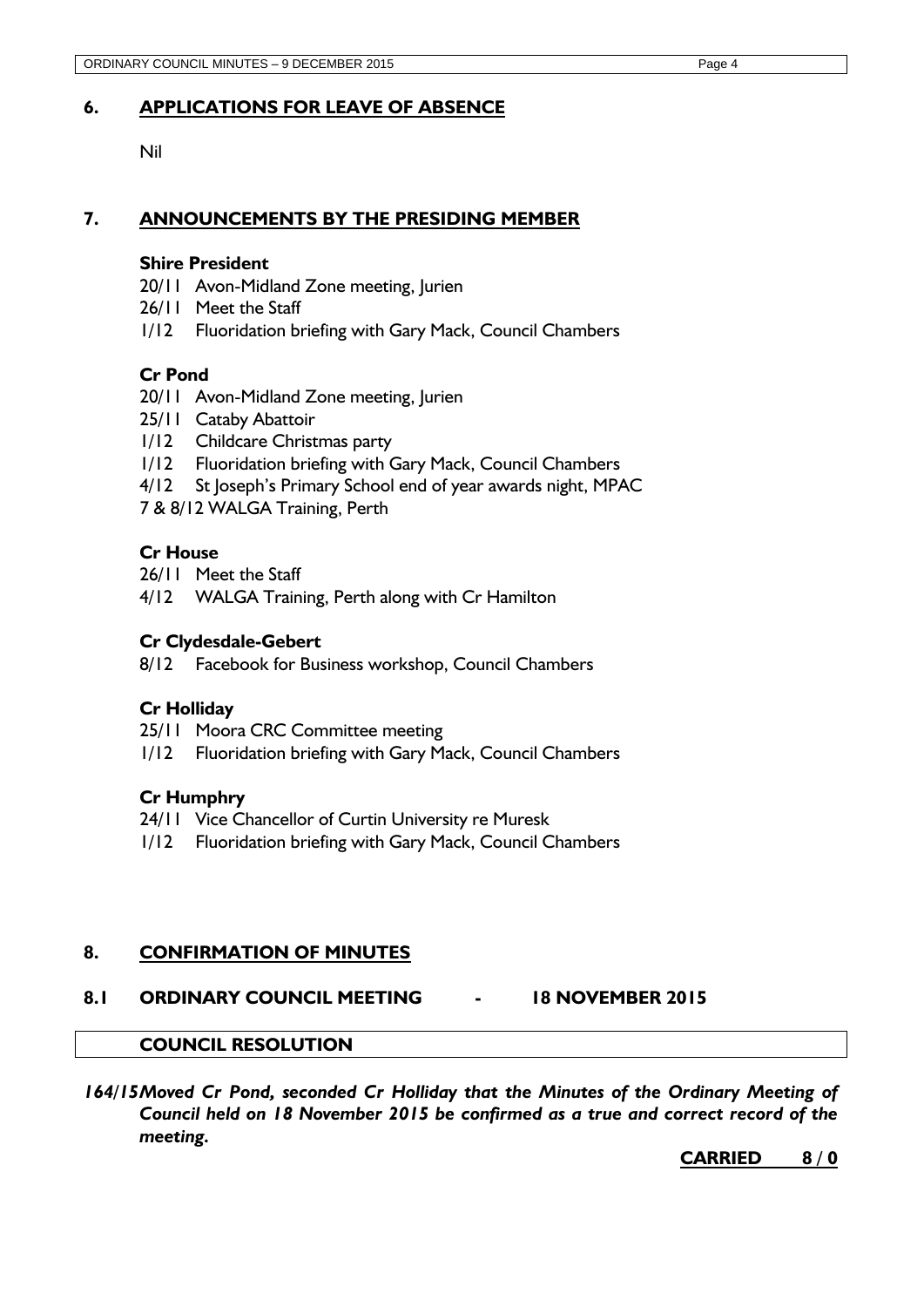# <span id="page-5-0"></span>**9. REPORTS OF OFFICERS**

# <span id="page-5-1"></span>**9.1 GOVERNANCE AND CORPORATE SERVICES**

#### <span id="page-5-2"></span>**9.1.1 LIST OF PAYMENTS AUTHORISED UNDER DELEGATION 1.31**

**REPORT DATE:** 3 December 2015 **OFFICER DISCLOSURE OF INTEREST:** Nil **AUTHOR:** David Trevaskis, Deputy Chief Executive Officer **SCHEDULE PREPARED BY:** Alida Fitzpatrick, Finance Creditors Officer **ATTACHMENTS:** Accounts Paid Under Delegated Authority

#### **PURPOSE OF REPORT**

Payments have been made under delegated authority and a listing of these payments is attached for Council to note and endorse.

#### **BACKGROUND**

At the December 2005 Ordinary Meeting of Council resolution 276/2005 delegated the authority of payments from Municipal and Trust Funds to the Chief Executive Officer.

#### **COMMENT**

Accounts Paid under delegated authority are periodically presented to Council.

#### **POLICY REQUIREMENTS**

Delegation 1.31 – Payments from Municipal and Trust Funds.

#### **LEGISLATIVE REQUIREMENTS:**

Local Government Act 1995 - Section 6.10 Local Government (Financial Management) Regulations 1996 – Regulations 12 & 13.

#### **STRATEGIC IMPLICATIONS**

There are no known strategic implications associated with this proposal.

#### **SUSTAINABILITY IMPLICATIONS**

**Environment**

There are no known significant environmental implications associated with this proposal.

#### **Economic**

There are no known significant economic implications associated with this proposal.

#### **Social**

There are no known significant social implications associated with this proposal.

#### **FINANCIAL IMPLICATIONS**

Payments are in accordance with the adopted budget.

#### **VOTING REQUIREMENTS**

Simple Majority Required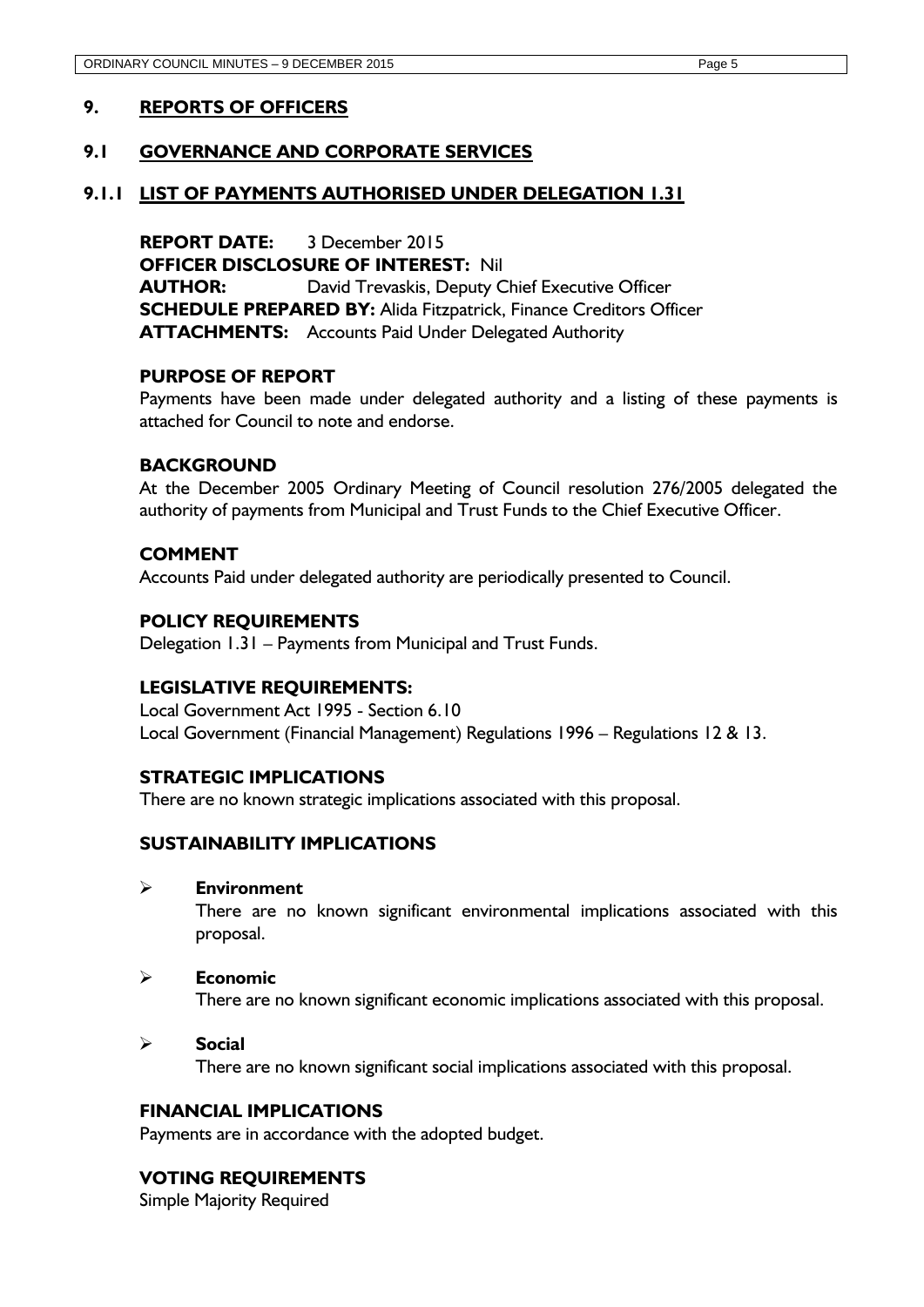#### **COUNCIL RESOLUTION**

*165/15Moved Cr Holliday, seconded Cr Nixon that Council notes and endorses the Payments from the Municipal and Trust Funds made under delegation 1.31*

| Cheques 62089 - 62107           | \$1,034,069.23 |  |  |  |  |
|---------------------------------|----------------|--|--|--|--|
| EFT 14604 - 14760               | \$717,327.06   |  |  |  |  |
| Credit Card 15/10/15 - 15/11/15 | \$8,999.68     |  |  |  |  |
| Net Pays - PPE 03/11/15         | \$88,804.36    |  |  |  |  |
| Net Pays - PPE 17/11/15         | \$88,831.36    |  |  |  |  |
| <b>Cheques 5137 - 5141</b>      | \$1,701.61     |  |  |  |  |
| <b>Total</b>                    |                |  |  |  |  |
|                                 |                |  |  |  |  |

**CARRIED 8 / 0**

# <span id="page-6-0"></span>**9.1.2 STATEMENT OF FINANCIAL ACTIVITY FOR PERIOD ENDED 30 NOVEMBER 2015**

**REPORT DATE:** 3 December 2015 **OFFICER DISCLOSURE OF INTEREST:** Nil **PREVIOUS MEETING REFERENCES:** Nil **AUTHOR:** David Trevaskis, Deputy Chief Executive Officer **ATTACHMENTS:** Statement of Financial Activity for the Period Ended 30 November 2015

#### **PURPOSE OF REPORT:**

To note and receive the Statement of Financial Activity for the period ended 30 November 2015.

#### **BACKGROUND:**

Council is provided with monthly financial reports to enable monitoring of revenues and expenditures against the adopted budget.

#### **COMMENT:**

The Statement of Financial Activity for the Period Ended is provided as a separate attachment in Program format.

#### **POLICY REQUIREMENTS:**

Nil

#### **LEGISLATIVE REQUIREMENTS:**

Local Government Act 1995, Section 6.4 Local Government (Financial Management) Regulations 1996, Clause 34

### **STRATEGIC IMPLICATIONS:**

Monitoring of actual revenues and expenditures against the adopted budget assists Council in being informed as to the financial health of the organisation.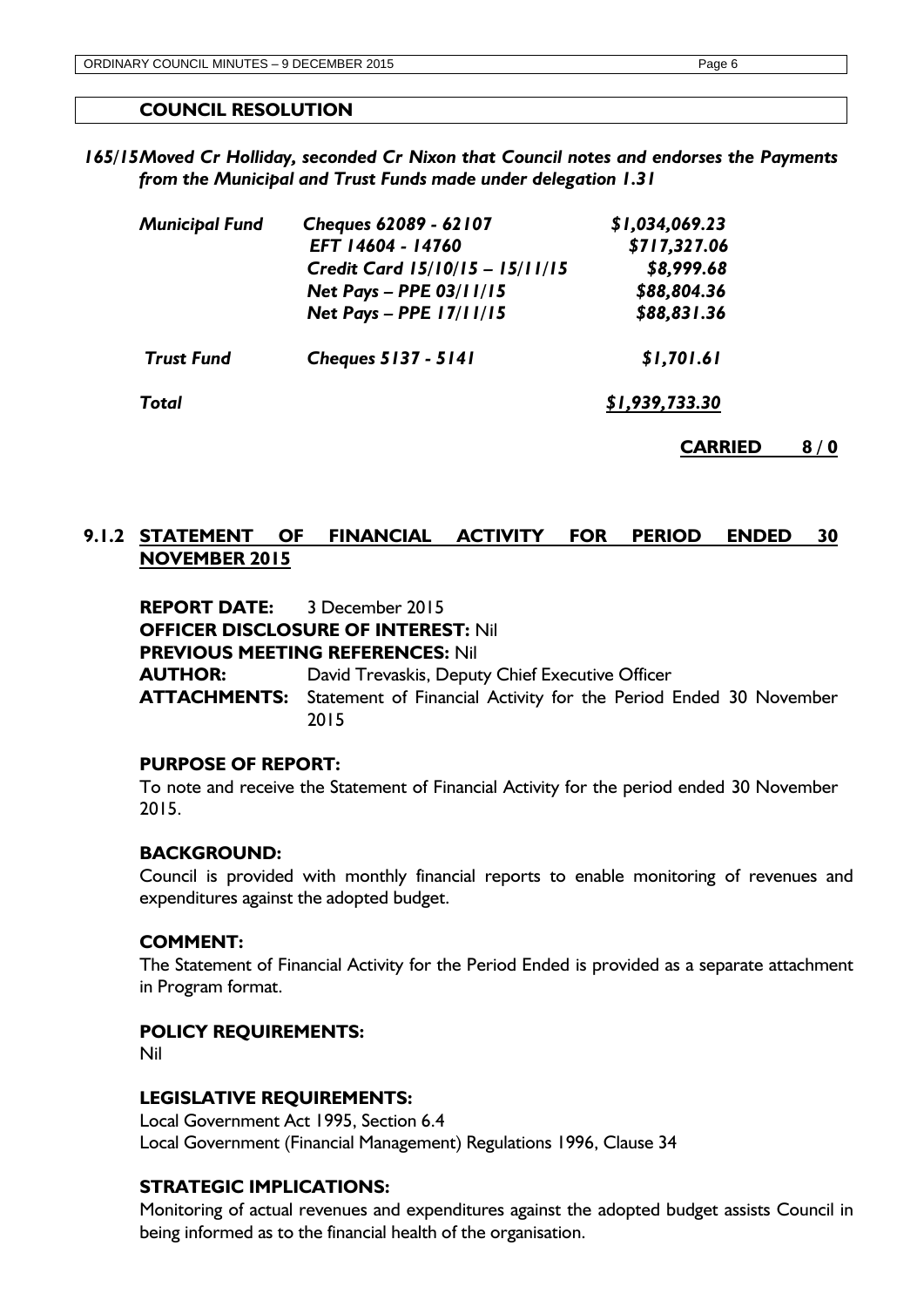# **SUSTAINABILITY IMPLICATIONS:**

#### **Environment**

There are no known significant environmental implications associated with this proposal.

#### **Economic**

There are no known significant economic implications associated with this proposal.

#### **Social**

There are no known significant social implications associated with this proposal.

#### **FINANCIAL IMPLICATIONS:**

Year to date income and expenditure is provided by program to enable comparison to 2015/16 adopted budget.

# **VOTING REQUIREMENTS**

Simple Majority Required

#### **COUNCIL RESOLUTION**

*166/15Moved Cr House, seconded Cr Pond that Council notes and receives the Statement of Financial Activity for the period ended 30 November 2015.*

**CARRIED 8 / 0**

# <span id="page-7-0"></span>**9.1.3 DONATION – ESPERANCE FIRES APPEAL**

**FILE REFERENCE:** F/DON1 **REPORT DATE:** 19 November 2015 **OFFICER DISCLOSURE OF INTEREST:** Nil **PREVIOUS MEETING REFERENCES:** 17/3/2010 (Res. 26/10) and 18/3/09 (Res. 41/09) **AUTHOR:** Alan Leeson, Chief Executive Officer **ATTACHMENTS:** Nil

#### **PURPOSE OF REPORT:**

Formally endorse the actions of the Shire President in approving a Council donation to the Shire of Esperance due to major fires which occurred during November 2015.

#### **BACKGROUND:**

The Shire of Esperance were overcome with severe bushfires which burnt through thousands of hectares of farmland and scrubland along with the destruction of several farm houses, sheds, machinery and farm infrastructure including livestock. Several people lost their lives during the event

Subsequently, all Council members were contacted via email to gauge support for a donation and all indicated their full support.

#### **COMMENT:**

It was suggested by some Cr's that the Shire of Moora should make a donation to the appeal. It was recommended that Council consider donating \$10,000 to this appeal given the aftermath and impact from what is and has been such a horrific and tragic event.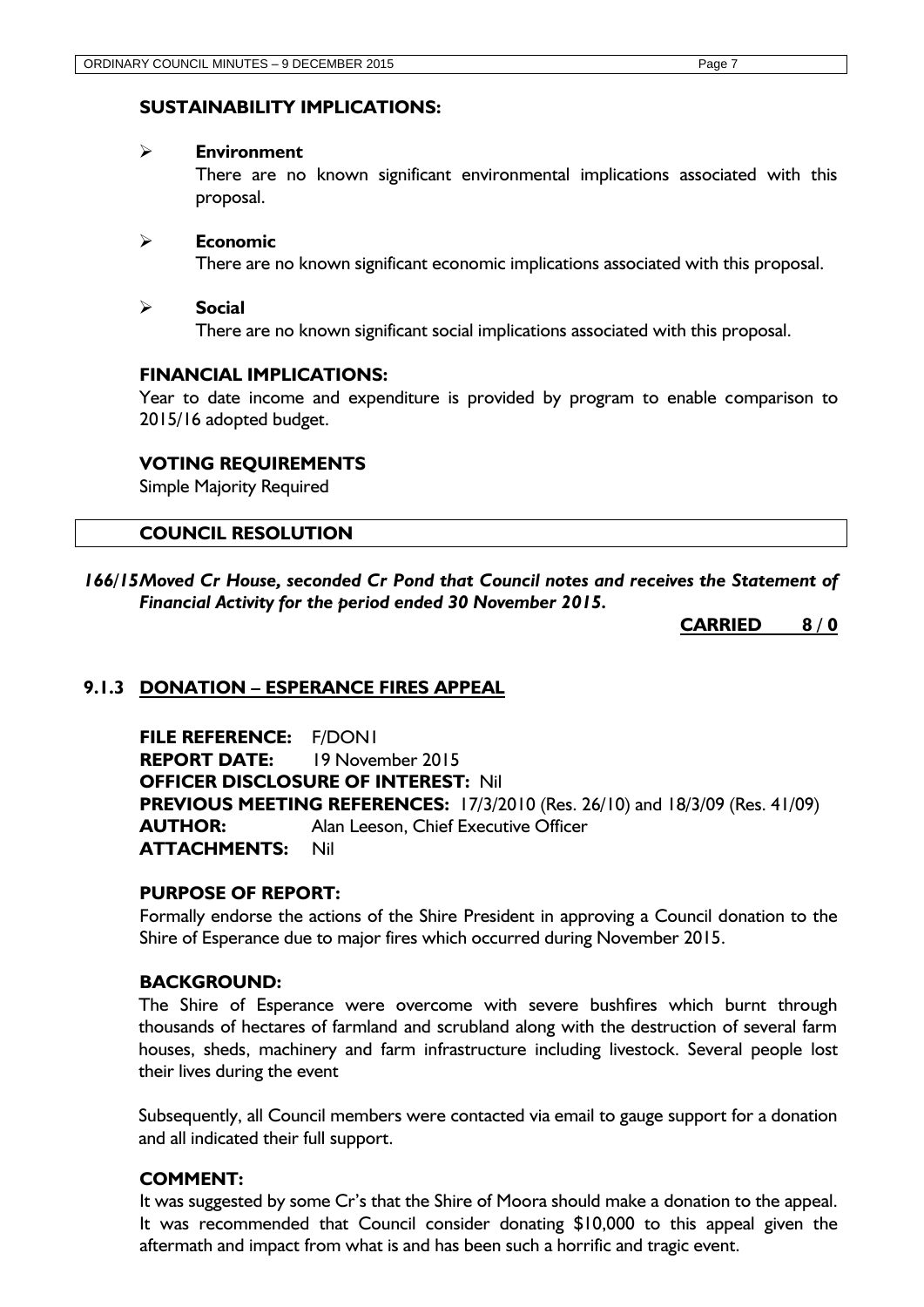Nil

# **LEGISLATIVE REQUIREMENTS:**

Section 6.8 (1)(c) of the Local Government Act 1995

### **STRATEGIC IMPLICATIONS:**

There are no known strategic implications associated with this proposal.

# **SUSTAINABILITY IMPLICATIONS:**

#### **Environment**

There are no known significant environmental implications associated with this proposal.

#### **Economic**

There are no known significant economic implications associated with this proposal.

#### **Social**

There are no known significant social implications associated with this proposal.

#### **FINANCIAL IMPLICATIONS:**

6.8. Expenditure from municipal fund not included in annual budget

- (1) A local government is not to incur expenditure from its municipal fund for an additional purpose except where the expenditure —
	- (a) is incurred in a financial year before the adoption of the annual budget by the local government; or
	- (b) is authorised in advance by resolution\*; or
	- $(c)$  is authorised in advance by the mayor or president in an emergency.

### **VOTING REQUIREMENTS**

Absolute Majority Required

#### **COUNCIL RESOLUTION**

*167/15Moved Cr Clydesdale-Gebert, seconded Cr House that Council formally endorse Shire President, Cr Ken Seymour's decision in approving a \$10,000 donation to the Lord Mayor's Distress Relief Fund on behalf of the Shire of Moora towards the Esperance Fires Appeal.*

#### **CARRIED BY ABSOLUTE MAJORITY 8 / 0**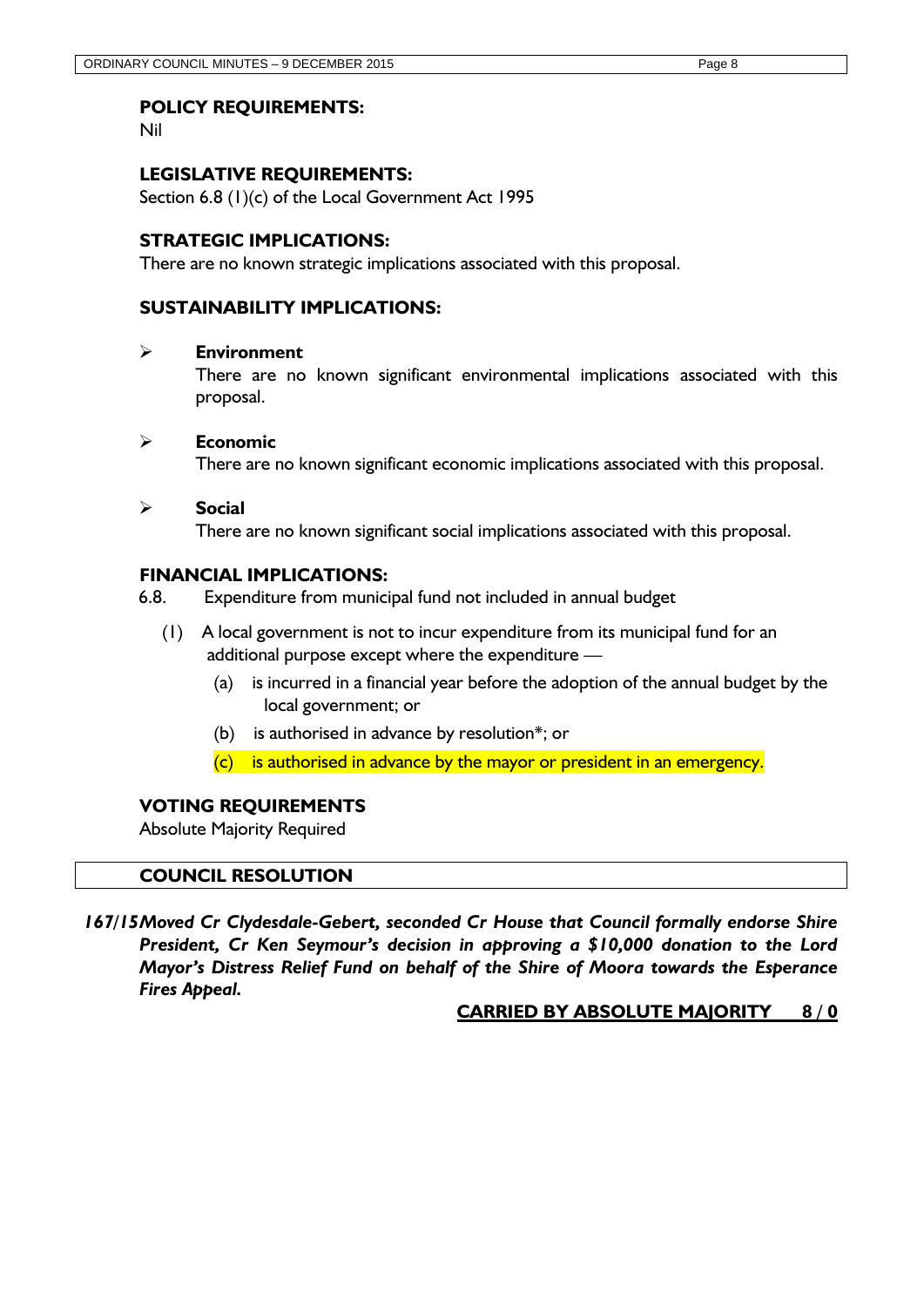#### <span id="page-9-0"></span>**9.1.4 PROPOSED PERMANENT ROAD CLOSURE – ORTON ROAD**

At 5.40pm Cr Nixon declared a financial interest as he is the owner of the adjacent property and left the meeting.

Cr Gardiner declared an impartiality interest as he is related to the farmer wishing to use "the road".

**FILE REFERENCE:** S/ROC1 **REPORT DATE:** 9 November 2015 **APPLICANT/PROPONENT:** Shire of Moora **OFFICER DISCLOSURE OF INTEREST:** Nil **PREVIOUS MEETING REFERENCES:** 18/11/15 (155/15) **AUTHOR:** Alan Leeson, Chief Executive Officer **ATTACHMENTS:** Map

#### **PURPOSE OF REPORT:**

Council to consider the permanent closure of Orton Road – Part of. (refer map)

#### **BACKGROUND:**

Council received a letter from Mr Philip Gardiner on the 6 October 2015 expressing concern regarding access to Orton Road which is a gazetted but unmade road which runs between the Moora Miling Road and the Midlands Road (between Walebing and Moora).

Mr Gardiner has expressed an interest to move stock from his farm "Edale" on Cattady Road, Moora to a property to the east of Koojan. The road is not constructed and is situated in between farmlands owned by Jetlight Holdings and PM Manning Nominees and Manning and Sons. There is also one parcel on the south east corner of Orton Road where it intersects with the Midlands Road owned by the Glasfurd family.

#### **COMMENT:**

The item was initially presented to Council at their 18 November meeting and it was resolved 'to lay the item on the table, pending further discussion with correspondents/applicant and receival of legal advice from Civic Legal.'

The author sought comment and feedback from Nixon's and Manning's and is of the view that the most reasonable way forward given the "road" is not constructed, and has been fenced off in sections albeit without authorisation as part of the farming operations, is to permanently close Orton Road and have subject land merged with adjacent farming land.

The historic use around Orton Road has been very infrequent of any use as a public thoroughfare. There are a number of un-made public gazetted roads across the State and it is rare to have an issue of this nature forthcoming, whereby Council in effect is required to arbitrate over usage of a public road/thoroughfare.

There are a number of considerations around this issue;

 Council could request/direct the adjacent land owners (farmers) to Orton Road to fence the road reserve off, thus allowing public use of the road reserve for the purpose of stock movement. This would negate any issues bio-security around animal health that might otherwise occur on adjacent farmland as a result of straying stock that may otherwise occur if the road reserve was not fenced. The author would contend at this juncture that there would not be any intention from Council's perspective to have the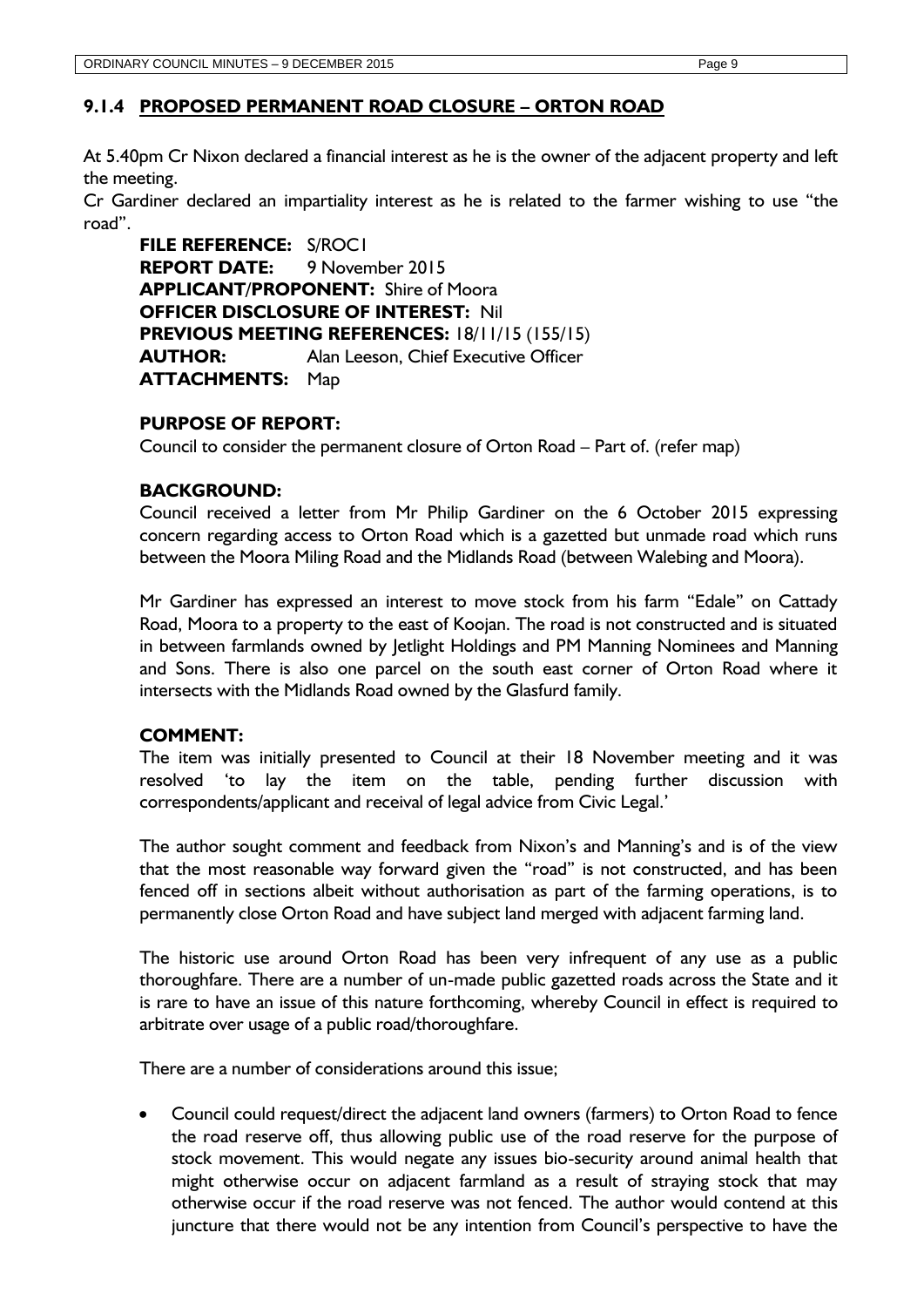road reserve constructed to a gravel road standard. It would simply allow for use around stock movement a request by Mr Gardiner.

• Should Council compel the adjacent farmers to fence off the road reserve it is likely that they may expect a better standard of access and maintenance of the road reserve. A lot of the road is impassable to not only vehicles but also stock with vegetation, weeds, rocks and even creeks.

To bring the road reserve to a passable state there would be significant earthworks involved not withstanding clearing permits.

# **POLICY REQUIREMENTS:**

Council does not have a policy relevant to this matter. It maybe that a policy be developed, however the merits of individual cases/situations would make it difficult to develop a policy that would have a broad and practical application. The author is of the view that individual cases be considered on their merit.

# **LEGISLATIVE REQUIREMENTS:**

Refer to attached guideline. Also refer to actual legislation hereunder;

# **Land Administration Act 1997 – Section 58**

# **58. Closing roads**

- (1) When a local government wishes a road in its district to be closed permanently, the local government may, subject to subsection (3), request the Minister to close the road.
- (2) When a local government resolves to make a request under subsection (1), the local government must in accordance with the regulations prepare and deliver the request to the Minister.
- (3) A local government must not resolve to make a request under subsection (1) until a period of 35 days has elapsed from the publication in a newspaper circulating in its district of notice of motion for that resolution, and the local government has considered any objections made to it within that period concerning the proposals set out in that notice.
- (4) On receiving a request delivered to him or her under subsection (2), the Minister may, if he or she is satisfied that the relevant local government has complied with the requirements of subsections  $(2)$  and  $(3)$  —
	- (a) by order grant the request; or
	- (b) direct the relevant local government to reconsider the request, having regard to such matters as he or she thinks fit to mention in that direction; or
	- (c) refuse the request.
- (5) If the Minister grants a request under subsection  $(4)$ 
	- (a) the road concerned is closed on and from the day on which the relevant order is registered; and
	- (b) any rights suspended under section  $55(3)(a)$  cease to be so suspended.
- (6) When a road is closed under this section, the land comprising the former road
	- (a) becomes unallocated Crown land; or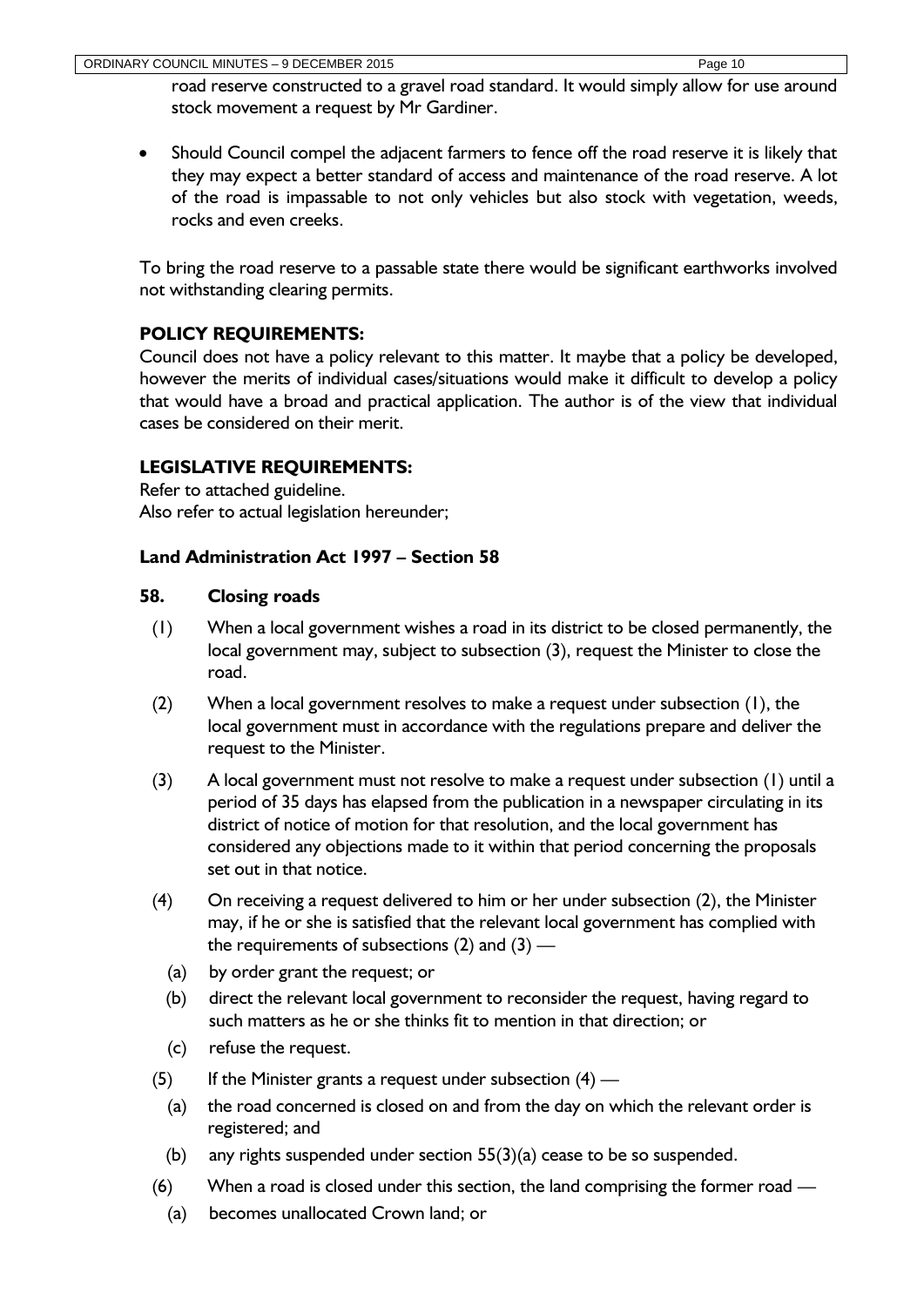(b) if a lease continues to subsist in that land by virtue of section 57(2), remains Crown land.

# **Land Administration Regulations 1998**

# **9. Local government request to close road permanently (Act s. 58(2)), requirements for**

For the purposes of preparing and delivering under section 58(2) of the Act a request to the Minister to close a road permanently, a local government must include with the request —

- (a) written confirmation that the local government has resolved to make the request, details of the date when the relevant resolution was passed and any other information relating to that resolution that the Minister may require; and
- (b) sketch plans showing the location of the road and the proposed future disposition of the land comprising the road after it has been closed; and
- (c) copies of any submissions relating to the request that, after complying with the requirement to publish the relevant notice of motion under section 58(3) of the Act, the local government has received, and the local government's comments on those submissions; and
- (d) a copy of the relevant notice of motion referred to in paragraph (c); and
- (e) any other information the local government considers relevant to the Minister's consideration of the request; and
- (f) written confirmation that the local government has complied with section 58(2) and (3) of the Act.

# **STRATEGIC IMPLICATIONS:**

There are no known relevant strategic considerations in relation to this matter.

# **SUSTAINABILITY IMPLICATIONS:**

# **Environment**

There are no known significant environmental implications associated with this proposal.

# **Economic**

There are no known significant economic implications associated with this proposal.

# **Social**

There are no known significant social implications associated with this proposal.

# **FINANCIAL IMPLICATIONS:**

The only financial consideration for Council in relation to this matter is the cost of advertising which is likely to be in the vicinity of \$300. The cost could be apportioned to the adjacent land owners a 50/50 basis.

# **SUMMARY:**

This situation is somewhat unusual. In the authors view given the history of the road reserve, its current state in being impassable in some locations and the fact that it serves little, if any broader public benefit or use, Orton Road should be permanently closed in accordance with the provisions of the Land Administration Act 1997.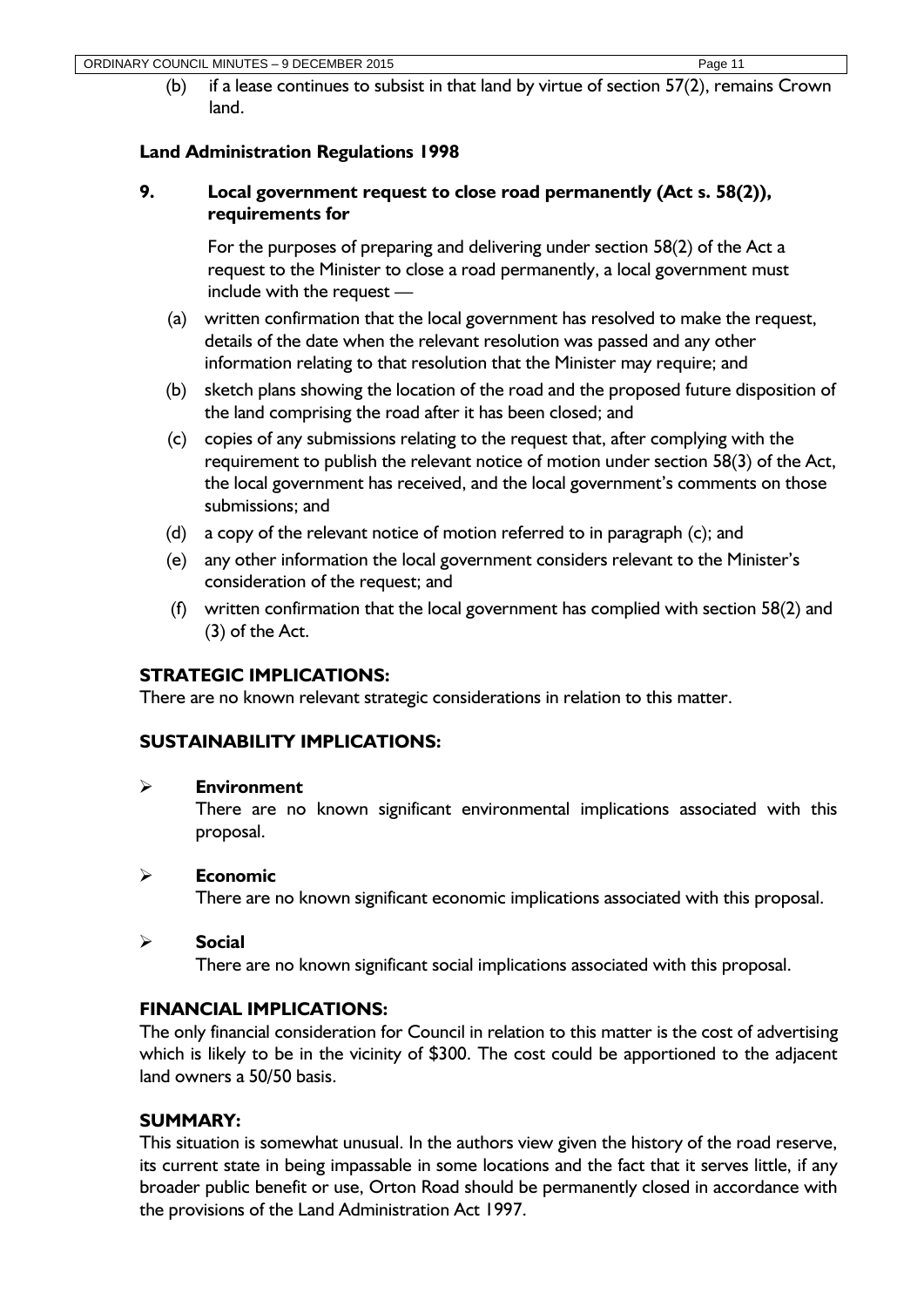# **VOTING REQUIREMENTS**

Simple Majority Required

#### **COUNCIL RESOLUTION**

*168/15Moved Cr Gardiner, seconded Cr Pond that Council;*

- *1. Acknowledge the correspondence of Messrs PW & JI Gardiner in relation to issues concerning Orton Road;*
- *2. Acknowledge the application from Manning's and Nixon's to have Orton Road closed permanently;*
- *3. Agree to give Public Notice of its intent to seek the permanent closure Orton Road and advertise the proposal in accordance with Section 58 of the Land Administration Act 1997 for period of not less than 35 days;*
- *4. Formally advise correspondents, applicants, affected land owners and public service – utility agencies advising them of Councils intended course of action in regards to Orton Road as request them to make public comment/submission back to Council within the 35 day period.*

At 5.50pm Cr Nixon rejoined the meeting.

**LOST 4 / 3**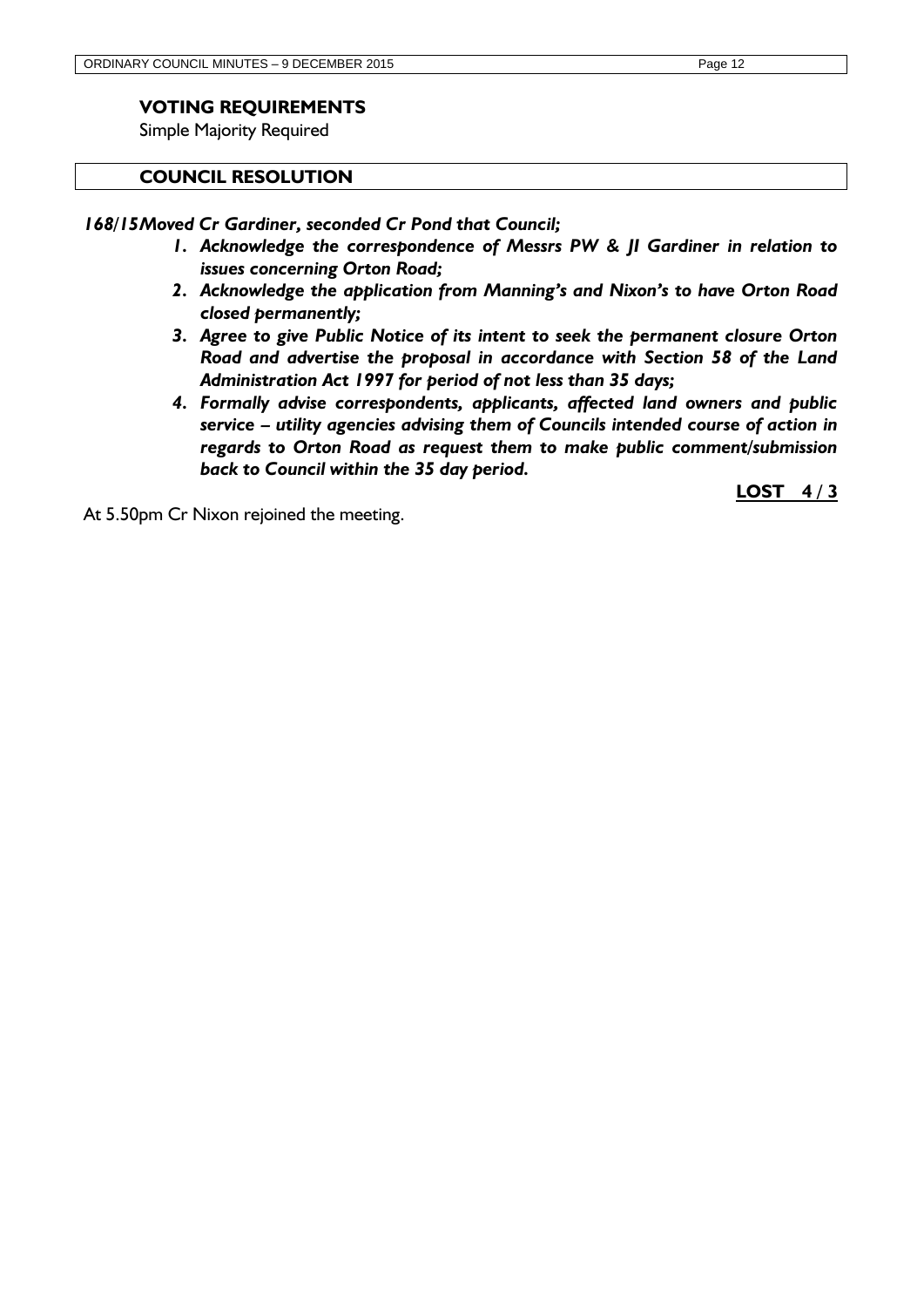<span id="page-13-0"></span>**FILE REFERENCE:** PL/POP1 **REPORT DATE:** 5 December 2015 **OFFICER DISCLOSURE OF INTEREST:** Nil **PREVIOUS MEETING REFERENCES:** Nil **AUTHOR:** Alan Leeson, Chief Executive Officer **ATTACHMENTS:** Draft Policy Manual provided

# **PURPOSE OF REPORT:**

For Council to receive and consider the draft amended Policy Manual with a view to adopting it at the Ordinary Meeting of Council on the  $17<sup>th</sup>$  February 2016.

# **BACKGROUND:**

As part of its review of Council's policies, Management Executive met to review the Policy Manual in its entirety and proposed the following changes;

- 1. amendments to reflect correct titles, positions and officers;
- 2. changes to reflect current practices, processes and procedures; and
- 3. updates to areas that were affected by legislative changes.

#### **COMMENT:**

The review has been undertaken with a view of updating and improving existing policies.

#### **POLICY REQUIREMENTS:**

Review annually.

#### **LEGISLATIVE REQUIREMENTS:**

Local Government Act 1995, Section 2.7 Role of the Council

(2) Without limiting subsection  $(1)$ , the council is to  $-$ (b) determine the local government's policies.

#### **STRATEGIC IMPLICATIONS:**

Operational practices need to be current and correct if strategic outcomes are to be met. Shire of Moora Strategic Community Plan

Goal 5: Good Governance and an effective and efficient organisation

Outcome 5.3: Effective and efficient corporate and administration services

#### **SUSTAINABILITY IMPLICATIONS:**

#### **Environment**

There are no known significant environmental implications associated with this proposal.

#### **Economic**

There are no known significant economic implications associated with this proposal.

#### **Social**

There are no known significant social implications associated with this proposal.

#### **FINANCIAL IMPLICATIONS:**

Some of the amendments outlined in the attached documentation will require budget consideration in the 2015/2016 financial year.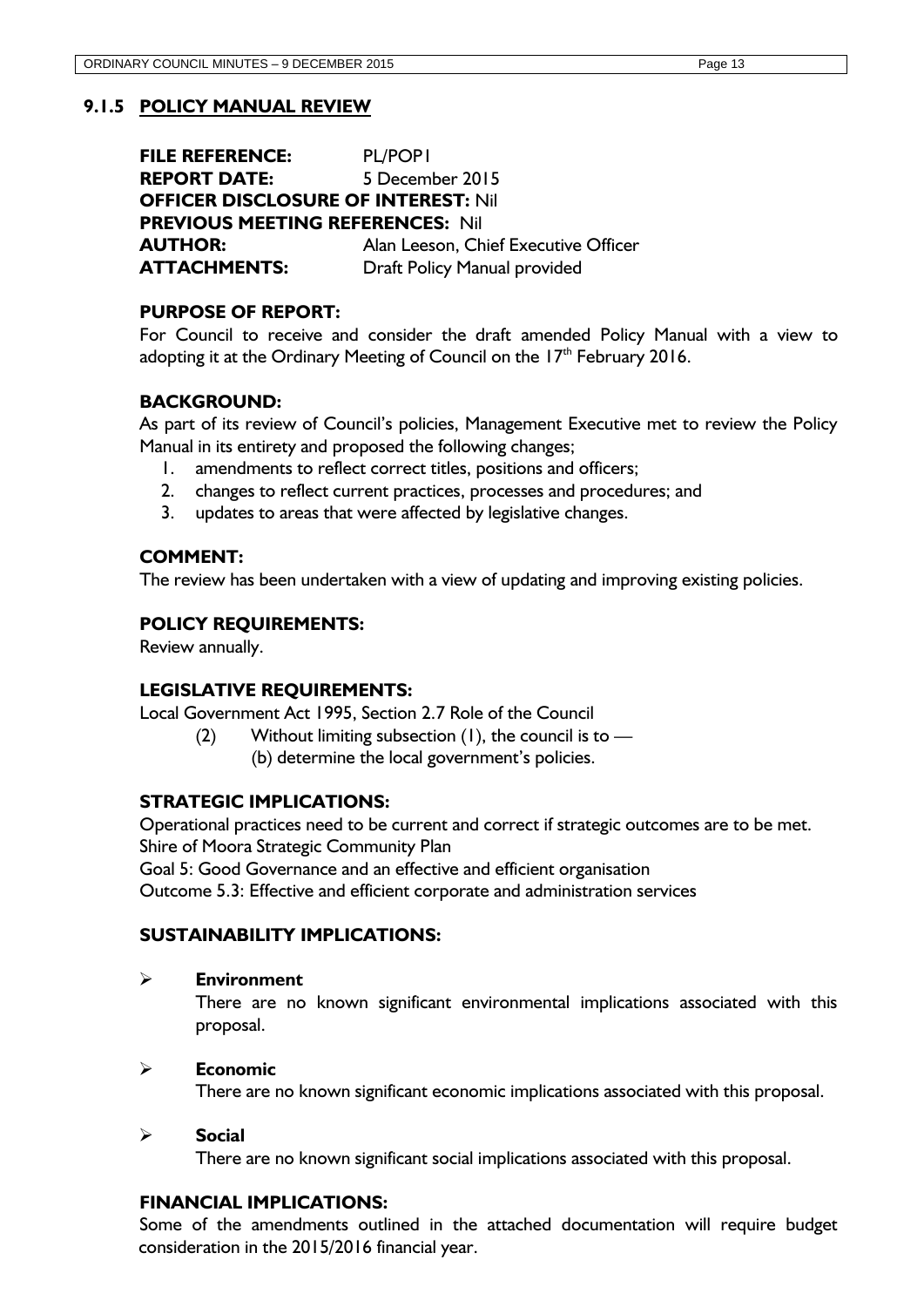#### **VOTING REQUIREMENTS**

Simple Majority Required

#### **COUNCIL RESOLUTION**

*169/15Moved Cr Gardiner, seconded Cr Holliday that Council receive the amended Policy Manual as reviewed by Council Management and table the Policy Manual for consideration with a view to adopting it at the Ordinary Meeting of Council on the 17th February 2016.*

**CARRIED 8 / 0**

# <span id="page-14-0"></span>**9.1.6 ADVERTISING OF THE SHIRE OF MOORA DRAFT AMENDMENT LOCAL LAW 2016, DRAFT HEALTH LOCAL LAW 2016, DRAFT WASTE LOCAL LAW 2016, DRAFT MEETING PROCEDURES LOCAL LAW 2016, DRAFT FENCING LOCAL LAW 2016 DRAFT ACTIVITIES IN THOROUGHFARES AND PUBLIC PLACES AND TRADING LOCAL LAW 2016 & DRAFT DOGS LOCAL LAW 2016**

**FILE REFERENCE:** PR/ADV1 & PL/LOL1 **REPORT DATE:** 4 December 2015 **APPLICANT/PROPONENT:** Shire of Moora **OFFICER DISCLOSURE OF INTEREST:** Nil **PREVIOUS MEETING REFERENCES:** 19/06/2013 (86/13) **AUTHOR:** Consultant, Phillip Swain **ATTACHMENTS:** Attachment A – Draft Local Laws provided

#### **PURPOSE OF REPORT:**

For Council to progress, in accordance with the Local Government Act 1995 and other relevant Acts, local law adoption of new and amendment local laws for the Shire of Moora.

#### **BACKGROUND:**

The Shire of Moora's existing Local Laws were gazetted on various dates, dating back to 1944. Existing local laws made pursuant to the Local Government Act 1995 were made in the late 1990's. A review of the Shire of Moora Local Laws was commenced following the resolution of Council in July 2011. In February 2012, in relation to the review, Council resolved the following;

*That Council:*

- *1. Receives the report of review in relation to the Shire of Moora local laws as advertised on 17 August 2011, and following the closure of the submission period on the 29 September 2011;*
- *2. Resolves to retain the following local laws*
	- *a) Local Government Property Local Law*
	- *b) Cemeteries Local Law*
- *3. Directs Administration to prepare the necessary amendments for the following local laws;*
	- *a) Local Government Property Local Law*
	- *b) Cemeteries Local Law*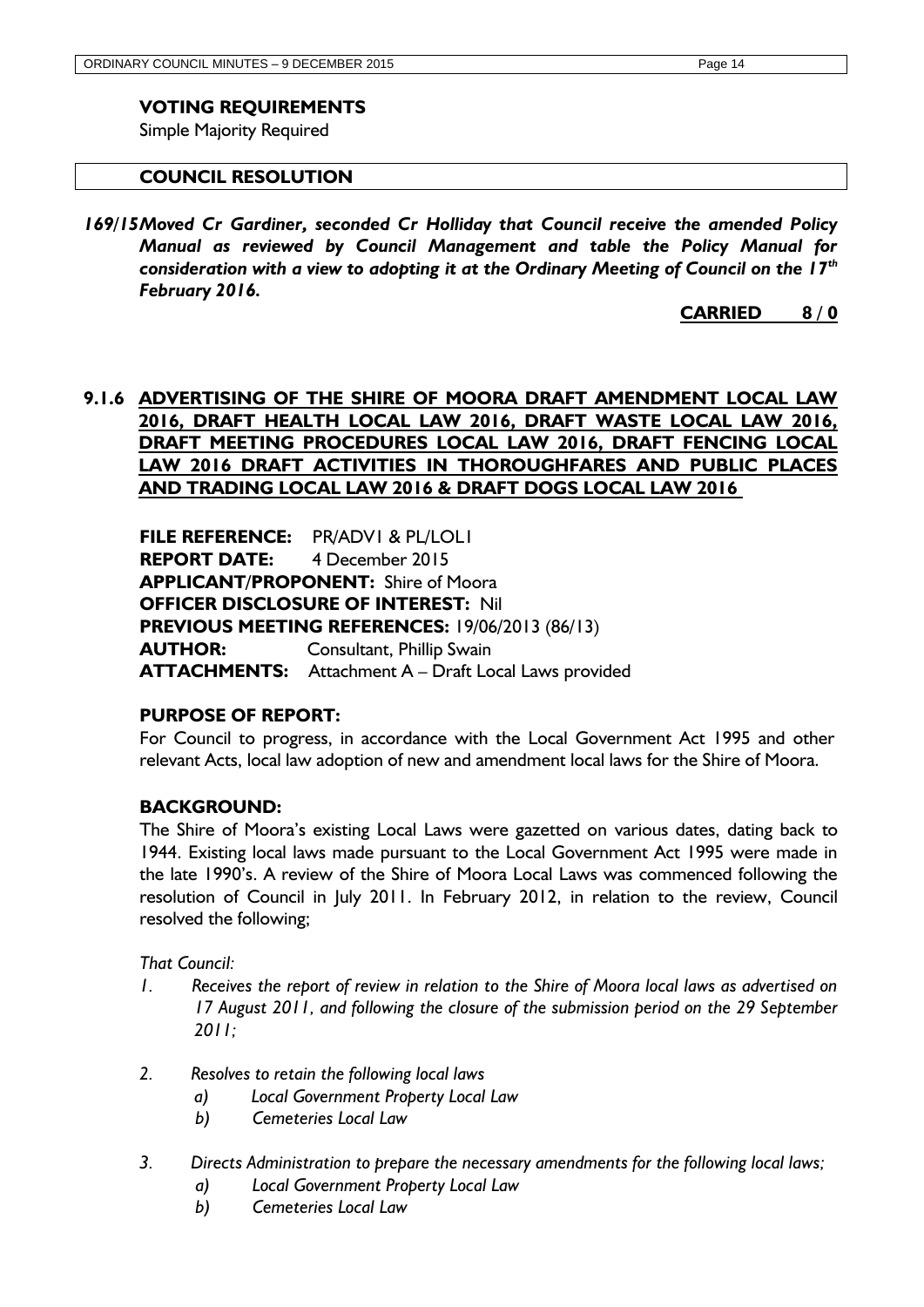- *4. Directs Administration to prepare the necessary amendments to repeal for the following local laws;*
	- *a) Parking Bylaws*
	- *b) TV Masts and Antennae*
	- *c) Obstructing Animals and Vehicles Draft Model by-law No. 7*
	- *d) Stalls & Hawkers*
	- *e) Prevention of Damage to Streets – Draft Model by-law No15*
	- *f) Bylaws Relating to Verandas and Removal Thereof*
- *5. Directs Administration to prepare draft local laws to replace the following existing local laws;*
	- *a) Fencing Local Law*
	- *b) Standing Orders Local Law*
	- *b) Dogs Local Law (Dog Act 1976)*
	- *c) Model By-Laws Series A (Health Act 1911)*
- *6. Directs Administration to prepare a new draft Waste Local Law*

Subsequently Council resolved in June 2013 to commence the adoption of six (6) local laws by advertising to seek public comment for the draft local laws. The drafts at that time were as follows;

- a) Shire of Moora Waste Local Law 2013;
- b) Shire of Moora Health Local Law 2013;
- c) Shire of Moora Meeting Procedures Local Law;
- d) Shire of Moora Dogs Local Law 2013;
- e) Shire of Moora Fencing Local Law 2013; and,
- f) Shire of Moora Amendment Local Law 2013;

Since that time and despite initial advertising, that resulted in no submissions, there have been a number of impediments to finalising the local laws, including various Act changes and proposed Bills, other local governments experiencing difficulties with enacting new legislation with the intervention of the Joint Standing Committee on Delegated Legislation (JSCDL).

# **COMMENT:**

All local laws are required to be consistent with National Competition Policy and unless justified, under the Public Benefit Test, should not contain provisions that restrict competition. Generally new local laws are adopted following models developed by the Western Australian Local Government Association (WALGA) to minimise legal costs and the complications of the benefit tests. The proposed local laws, (Attachment A) where possible, have been based on the various WALGA models.

The current drafts have been improved, following comments from the Department of Local Government and Communities (DLGC). The current proposed local laws are as follows;

- a) Shire of Moora Waste Local Law 2016;
- b) Shire of Moora Health Local Law 2016;
- c) Shire of Moora Meeting Procedures Local Law 2016;
- d) Shire of Moora Dogs Local Law 2016;
- e) Shire of Moora Fencing Local Law 2016; and,
- f) Shire of Moora Amendment Local Law 2016;
- g) Shire of Moora Activities in Thoroughfares and Public Places and Trading Local Law 2016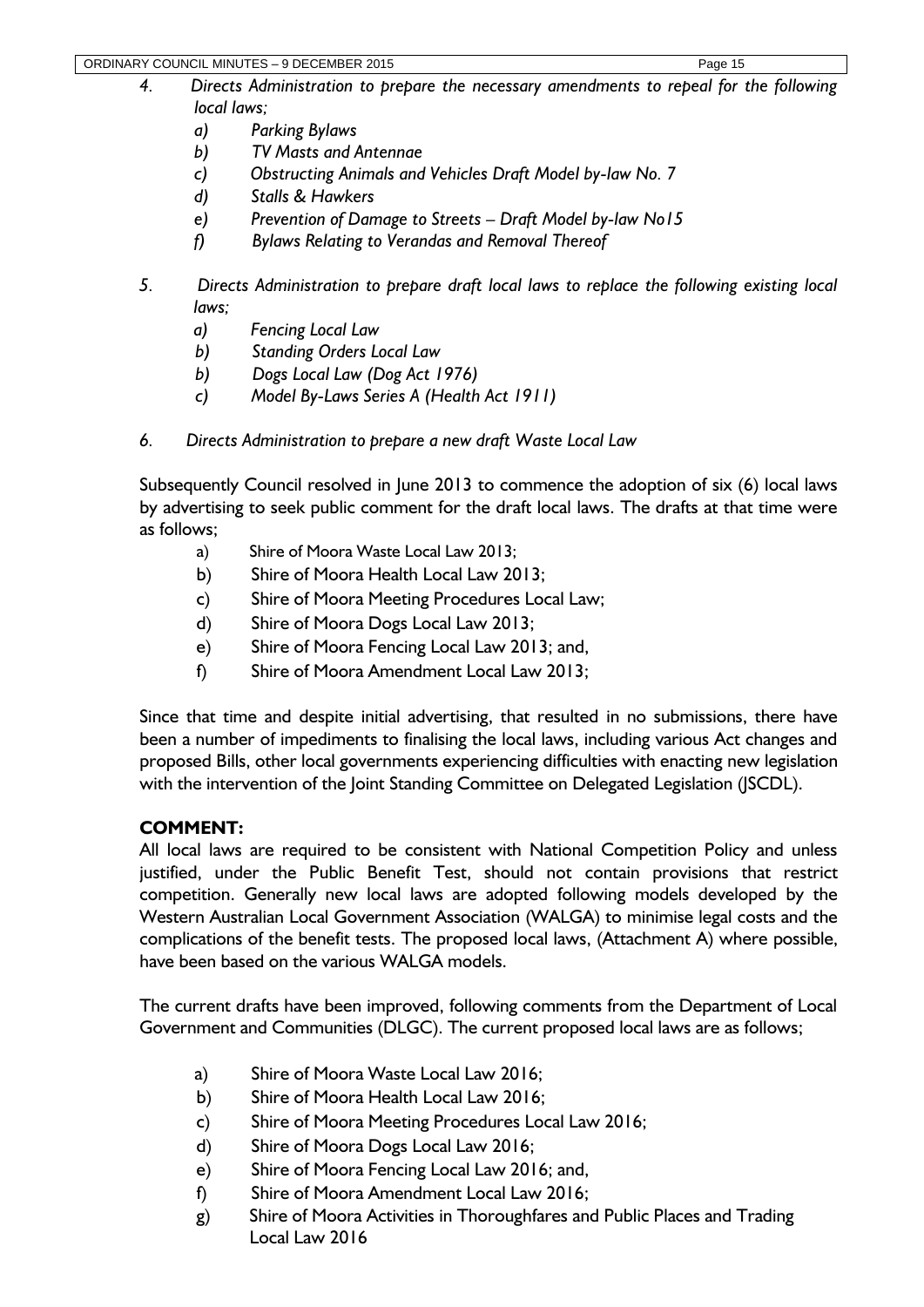To progress this matter the Shire needs to again give local public and state-wide public notice, seeking comments on the proposed legislation.

#### **Waste Local Law**

Waste provisions now require adoption pursuant to the Waste Avoidance and Resource Recovery Act 2007. Hence, adoption of a Waste Local Law in accordance with the requirements of the Department of Environment and Conservation will be required. Administration had prepared a draft Waste Local Law for consultation, based on similar legislation, adopted by other local governments. The Department of Environmental regulation and WALGA have recently released a Model Local Law and hence re-advertising the draft on the basis of the model is proposed.

#### **Health Local Law**

The Shire has previously adopted various versions of the Model Bylaws series A, which were the basis of Health Act bylaws up until the early 1990's. Contemporary health local laws typically utilised by local governments were the result of a significant consolidation, led by the City of Perth, and undertaken by local governments in the late 1990's, to modernise health local laws. Many of the provisions serve to maintain basic sanitary conditions for dwellings, establishing maintenance standards and control community nuisance issues. Other provisions assist the City in the control of pests and certain noxious trades, as well as provision for the control of certain infectious diseases. Controls include the creation of offences with penalties and licensing and registration of activities such as offensive trades and lodging houses. At the February meeting Council resolved to repeal the historic model bylaws series A and adopt a new local law

The Department of Health has advised Local Governments that the current Act, (Health Act 1911), is likely to be repealed following the development of more modern public health legislation. Whilst the progress of a new Bill has been repeatedly delayed it has been highlighted in discussions with the Department, that many of the nuisance type provisions in the current Health Local Laws will not be adopted under the new Act. The new Act proposes different mechanisms for the implementation and enforcement of public health policy. Advice to date has confirmed that the various nuisance type provisions will most likely be adopted under the Local Government Act 1995 and that the various licensing and registration provisions will be protected under public health policies or be transferred to other legislation, such as the recently adopted Food Act. Irrespective of this it will be advantageous to the Shire to have adopted a contemporary health local law such that those provisions will be preserved under any transitional arrangements when the Bill is adopted. The Bill is currently before Parliament.

Following initial advertising there was some doubt regarding the notifications that should have gone to both the Department of Health and the Department of Environmental Regulation. Consequently, it is recommended that the draft Local Law be re-advertised.

#### **Meeting Procedure Local Law**

The draft meeting procedures local law is based on the WALGA Model, which has been subject to continuous improvement since the inception of the 1995 Act. The local laws address those matters not already dealt with under the Act and Regulations in relation to Committees, Council meeting procedures and the preparation of agendas and minutes. Once adopted the local law will be formatted including all the relevant Act and Regulation provisions to assist Councillors to comply with the relevant governance requirements at all times. Since original advertising the draft has required minor amendments only and Council could adopt the local law in its current draft. However, recent advice from the Department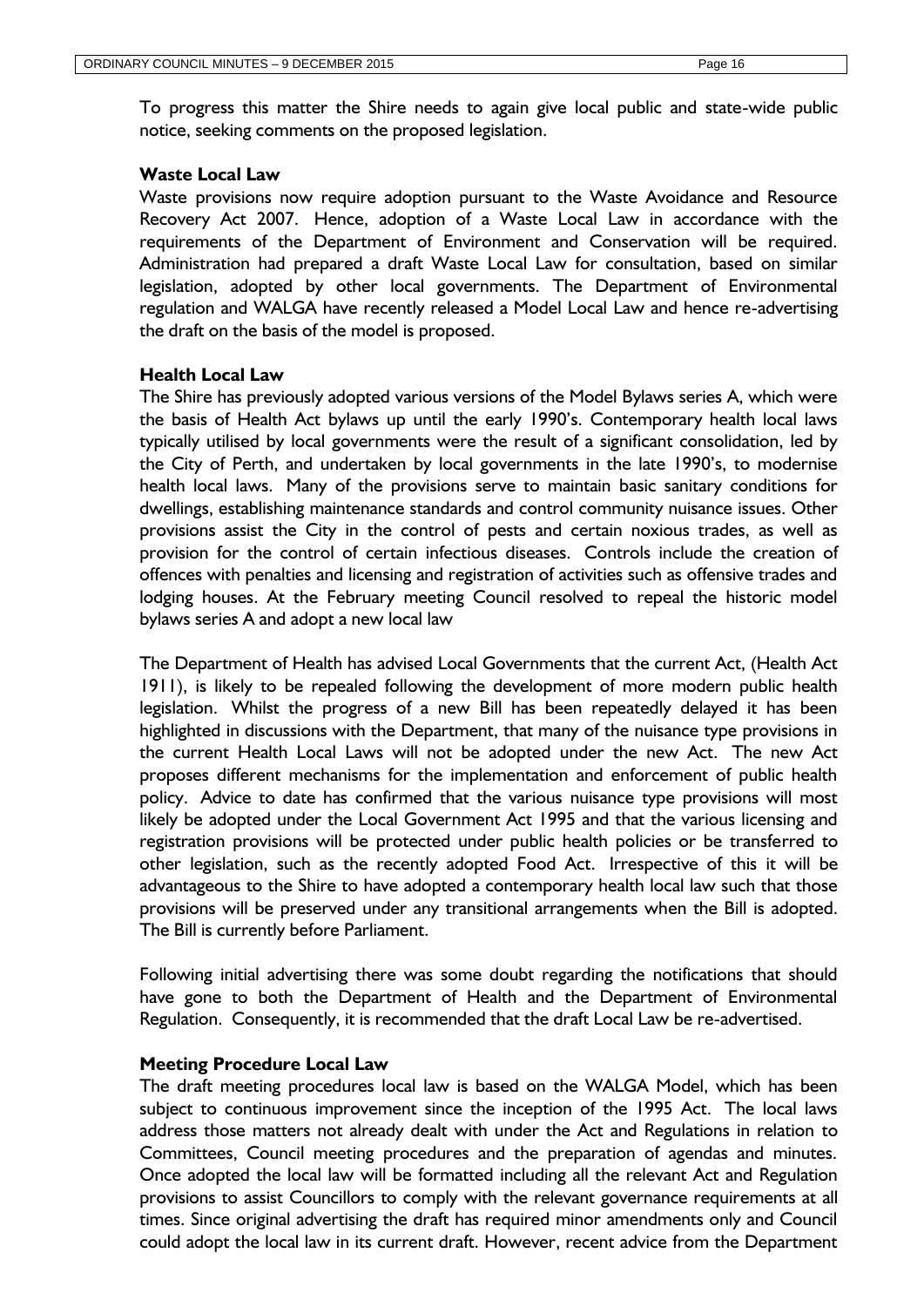of Local Government and Communities (DLGC) has indicated that where a draft local law has exceeded a period of 12 months since advertising and not been adopted, the SCDL has taken the view that the draft law should be re-advertised. As the Council will not meet again until February 2016 it is proposed to re-advertise all draft local laws in December with a view to adoption early in the New Year.

# **Dogs Local Law**

The Draft Dogs Local Law is based on the WALGA model. This local law has not changed substantially over time. Other than affirming provisions relating to dangerous dogs and areas prohibited for dogs as well as exercise areas, there are no substantial changes to the Shire's existing local law. Since original advertising the draft has required minor amendments however, re-advertising is proposed to ensure no disallowance results from the position of the JSCDL.

# **Fencing Local Law**

The draft Shire of Moora Fencing Local Law 2013 is based on a previous WALGA model, which has been used by a number of local governments to provide minimum standards for the construction of fencing within municipalities. Licensing provisions under the proposed model are limited to dangerous fencing such as electric and razor wire fencing. It is proposed that the local law be adopted utilising the Shire of Murray Fencing Local Law 2012, adopted by reference. The local law is predominantly design and construction standards for fencing that have been uniformly applied in most circumstances throughout the state. Since original advertising the draft has required minor amendments however, re-advertising is proposed to ensure no disallowance results from the position of the JSCDL.

# **Amendment Local Law**

An amendment local law has been prepared, to undertake repeal of a number of antiquated provisions that are currently empowered within the Shire of Moora. Additionally, minor alterations and changes of local laws relating to Cemeteries and Local Government Property are contained within the amendment local law.

One matter raised in consultations with Council is the issue with respect to the plot tenure within the Moora Cemetery. Under the 1986 Cemeteries Act, the maximum guaranteed tenure on any given plot is 50 years although this can be extended for further 25 year periods at the discretion of the Shire. Under the revised 1986 Cemeteries Act, the new stipulated tenure of Grants was 25 years with an automatic option for Grant holders to purchase an additional 25 years either initially or at any time during the first 25 years. The discretion of all cemetery authorities in Western Australia to issue 50 or 99 year Grants was revoked. Extensions can only be in 25 year increments. So as to set a uniform expiry date for all Grants issued under the 1897 Act and provide Cemetery authorities with the ability to both manage their land holdings and have a known consistency of Grant expiry dates across their cemeteries, Parliament endorsed legislation stipulating that Grants of Rights of Burial issued prior to July 1 1987 that had not expired by July 2 2012 would, collectively, expire on July 2 2012. The Shire can not legislate to vary these requirements as to do so would override the state Act, however, have the right to permit 25 year extensions of a plot during any 25 year term, at the agreement of the grant holder.

Since original advertising the draft local law has required minor amendments however, readvertising is proposed to ensure no disallowance results from the position of the JSCDL.

#### **Activities in Thoroughfares and Public Places and Trading Local Law 2016**

Since the initial advertising of proposed amendments, repeals and new local laws in 2012, the Administration has identified an ongoing need for laws to control street trading. Whilst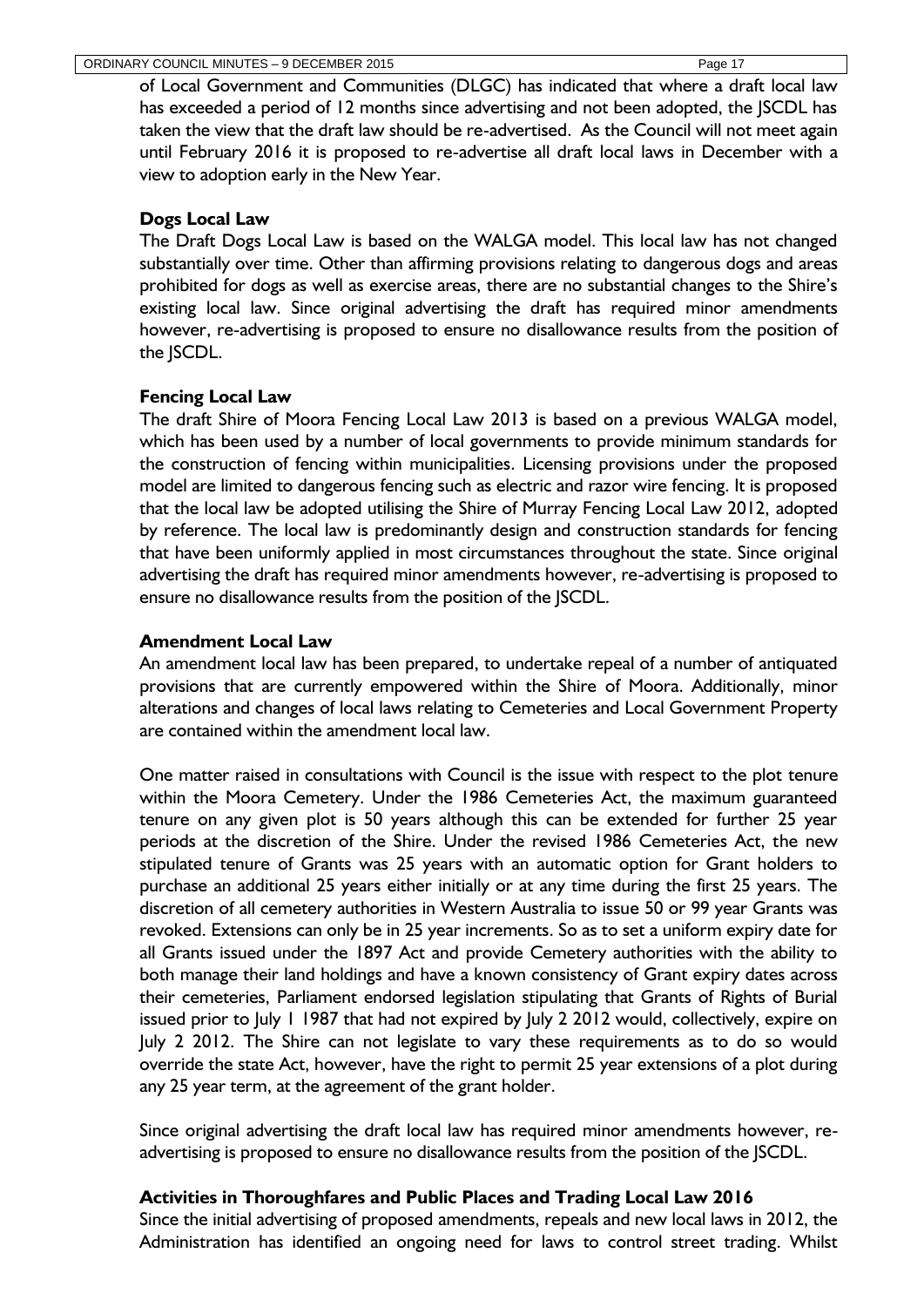repeal of the Stalls and Hawkers Bylaws, published in the *Government Gazette* of 19 March 1982 was proposed in the Amendment Local Law, it is now proposed that a new trading local law be adopted in accordance with the current WALGA model;

Council is therefore requested to resolve to re-advertise the local laws, as outlined in Attachment A, by giving state-wide public and local notice of the same and to advertise the draft Activities in Thoroughfares and Public Places and Trading Local Law 2016. The proposed local laws and amendments and copies of the report of the review are to be made available, upon request, to members of the public.

Whilst the *Shire of Moora General Amendment Local Law 2016*, the draft *Shire of Moora Dogs Local Law 2016*, the draft *Shire of Moora Meeting Procedures Local Law 2016* and the draft *Shire of Moora Fencing Local Law 2016* have not changed substantially since initial advertising readvertising is proposed, in accordance with the advice from the DLGC.

# **POLICY REQUIREMENTS:**

The following current Council policies relate to the making and/or enforcement of the Shire's existing Local Laws:

3.3 Local Laws (Originally adopted by Council on 20<sup>th</sup> May 1998)

*That Council make, publicise and review its local laws according to the guidelines below: -*

# *Guidelines.*

*1. That local law making powers be used sparingly and only after applying the following tests:-*

> *Can Council achieve the objective without making a law? Has Council the will and resources to enforce the law? Will practical benefits result from the law?*

- *2. That local laws be worded as simply as possible.*
- *3. That where local laws are site specific, e.g. laws relating to the hall, a copy of the laws be posted, where feasible at the site concerned, or where not considered feasible by the CEO, that an abbreviated version be kept posted at the site stating: - offences and penalties; and that the full laws can be inspected at the Shire Office.*
- *4. That where registration or licensing of an activity, premises or animal is required, the opportunity be taken to issue a leaflet advising of local laws associated with that activity, premises or keeping of that animal.*
- *5. That the President consider making the exercise of the legislative powers by the local government a component of the President's annual report as a means of identifying district problems and steps Council is taking to combat these.*

# *6.2 Veranda Posts*

*Council Policy 6.2 – Veranda Posts, supports an intention for parts of the Shire to install or retain veranda posts, and is contrary to the requirements of the local law, which compelled the removal of the same in 1971. Policy 6.2 adequately deals with approval of verandas as it requires the submission of building licence applications for the same.*

#### *8.4 Fencing Property Adjoining Shire Land*

#### *8.14 Cemetery*

Whilst policies 8.4 & 8.14 do not materially affect the current local laws they relate to matters that can be captured the amendments. Policy 3.3 needs to be considered in the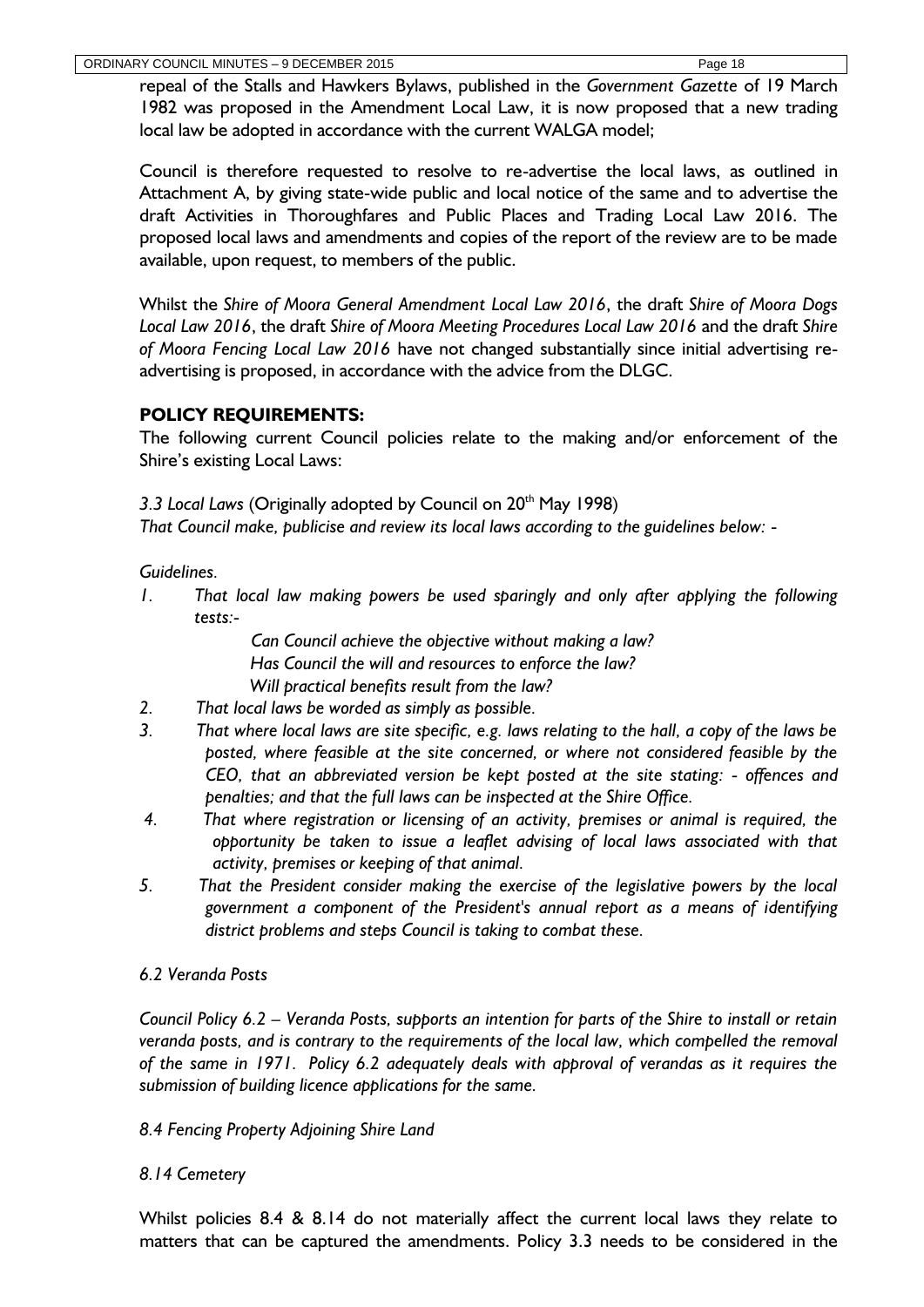context of any proposed repeals, retention or amendments.

Council Policy 8.4 allows for persons with land adjoining Council property to make claim for 50% of the cost of a dividing fence, which is made as an ex-gratia payment. In this regard, the Dividing Fences Act will continue to apply within the Shire irrespective of whether the Shire has Fencing Local Laws or not. This does however mean that the Shire needs to consider at least basic requirements for fences within the Shire in a new local law.

# **LEGISLATIVE REQUIREMENTS:**

It is a requirement of the Local Government Act that at a council meeting the person presiding is to give notice to the meeting of the purpose and effect of any proposed local law including any amendment. The Local Government (Functions and General) Regulations 1996 Part 1A-Local Laws, prescribe the following:

#### **Notice of purpose and effect of proposed local law - s. 3.12(2)**

For the purpose of section 3.12, the person presiding at a council meeting is to give notice of the purpose and effect of a local law by ensuring that -

- (a) the purpose and effect of the proposed local law is included in the agenda for that meeting; and
- (b) the minutes of the meeting of the council include the purpose and effect of the proposed local law.

The intended Purpose and Effect of the Shire of Moora Amendment Local Law 2016 are:

**Purpose:** The purpose of the local law is to provide for the repeal and amendment of the Shire of Moora Local Laws to provide for the good governance of the district of the Shire of Moora.

**Effect:** The effect of the local law is to repeal and amend existing local laws within the district of the Shire of Moora to provide for the good governance of the municipality.

The intended Purpose and Effect of the Shire of Moora Fencing Local Law 2016 are:

**Purpose:** The purpose of the local law is to provide for the regulation, control and management of the fencing within the district of the Shire of Moora.

**Effect:** The effect of this local law is to ensure that fences are constructed and maintained to a satisfactory structural and aesthetic standard throughout the district of the Shire of Moora.

The intended Purpose and Effect of the Shire of Moora Meeting Procedures Local Law 2016 are:

**Purpose:** The purpose of the local law is to provide for rules and guidelines which apply to the conduct of meetings of the Council and its Committees and to the meetings of electors within the district of the Shire of Moora.

**Effect:** The effect of the local law is to establish requirements for better decision making by the Council and Committees, the orderly conduct of meetings, better understanding of the processes of conducting meetings and the more efficient and effective use of time at meetings, within the district of the Shire of Moora.

The intended Purpose and Effect of the Shire of Moora Dogs Local Law 2016 are:

**Purpose:** The purpose of the local law is to provide for the regulation, control and management of the keeping of dogs within the district of the Shire of Moora.

**Effect:** The effect of the local law is to establish the requirements with which owners and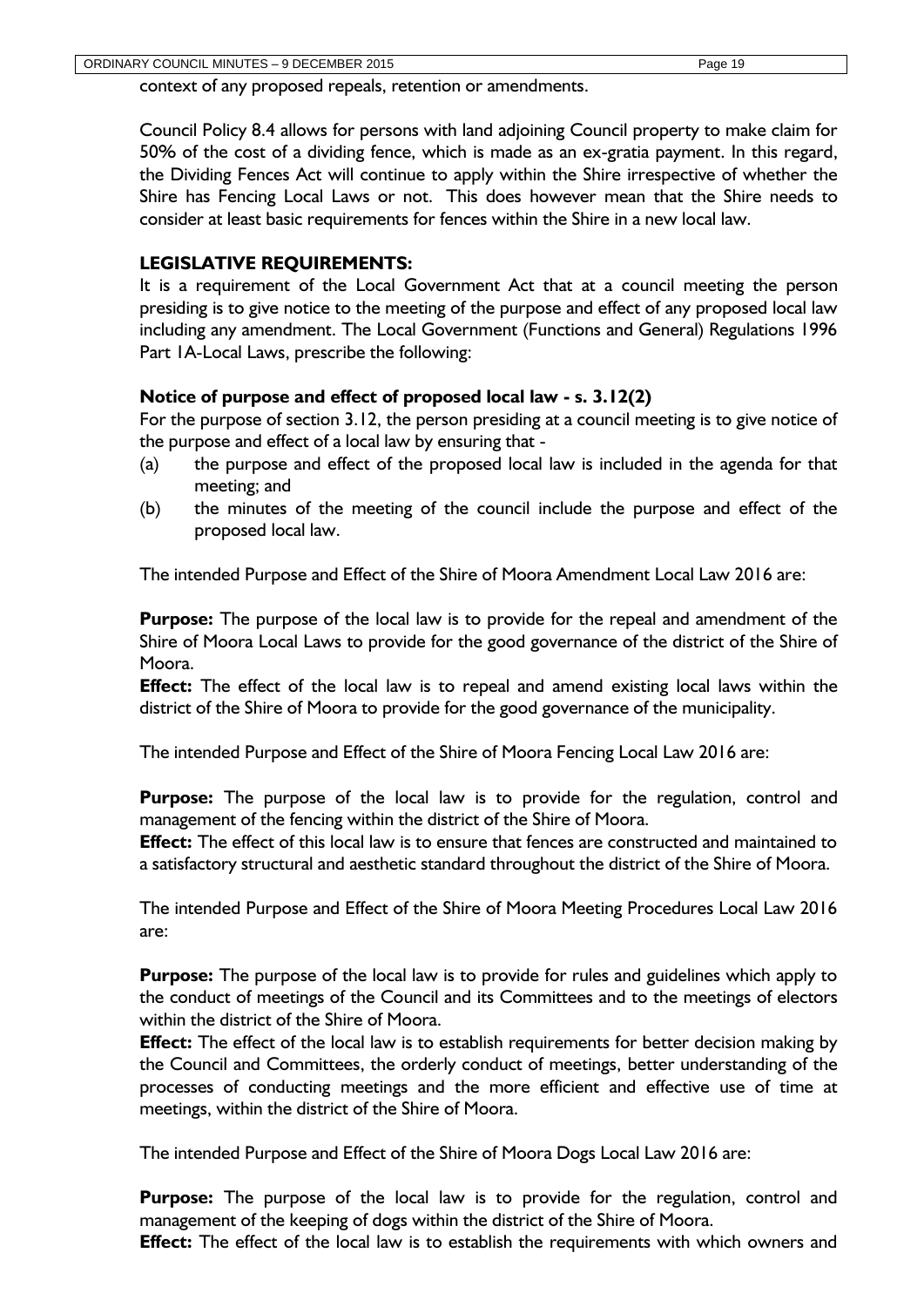occupiers of land within the district of the Shire of Moora must comply in order to keep dogs and provides the means of enforcing the local law.

The intended Purpose and Effect of the Shire of Moora Health Local Law 2016 are:

**Purpose:** The purpose of the local law is to provide for the regulation, control and management of activities and issues relating to public health within the district of the Shire of Moora.

**Effect:** The effect of the local law is to control activities and manage influences on community public health within the district of the Shire of Moora.

The intended Purpose and Effect of the Shire of Moora Waste Local Law 2016 are:

**Purpose:** The purpose of the local law is to provide for the regulation, control and management of activities and issues relating to waste collection, recycling, reuse and disposal within the district of the Shire of Moora.

**Effect:** The effect of the local law is to control activities and manage influences on waste collection, recycling, reuse and disposal within the district of the Shire of Moora.

The intended Purpose and Effect of the Shire of Moora Activities in Thoroughfares and Public Places and Trading Local Law 2016 are:

**Purpose:** The purpose of the local law is to provide for the regulation, control and management of trading and activities on thoroughfares and public places within the district of the Shire of Moora.

**Effect:** The effect of the local law is to establish the requirements with which persons using public places and thoroughfares for trading and prescribed activities, within the district of the Shire of Moora, must comply with.

Where Council has determined that a local law should be adopted or amended, a local government is required give state-wide notice of the proposed local law. Submissions must be accepted for a period of six (6) weeks. The Council must consider any submissions made before making or amending a local law. In some cases such as a, waste local law, health local Law or dogs local law

The adoption and amendment of the Shire of Moora Local Laws is both a legislative and consultative process.

# **STRATEGIC IMPLICATIONS:**

Goal 5: Good governance and an effective and efficient organisation.

Scope: Governance, corporate and administrative services, financial management, statutory compliance and customer services.

#### **SUSTAINABILITY IMPLICATIONS:**

#### **Environment**

There are no known significant environmental implications associated with this proposal.

#### **Economic**

There are no known significant economic implications associated with this proposal.

**Social**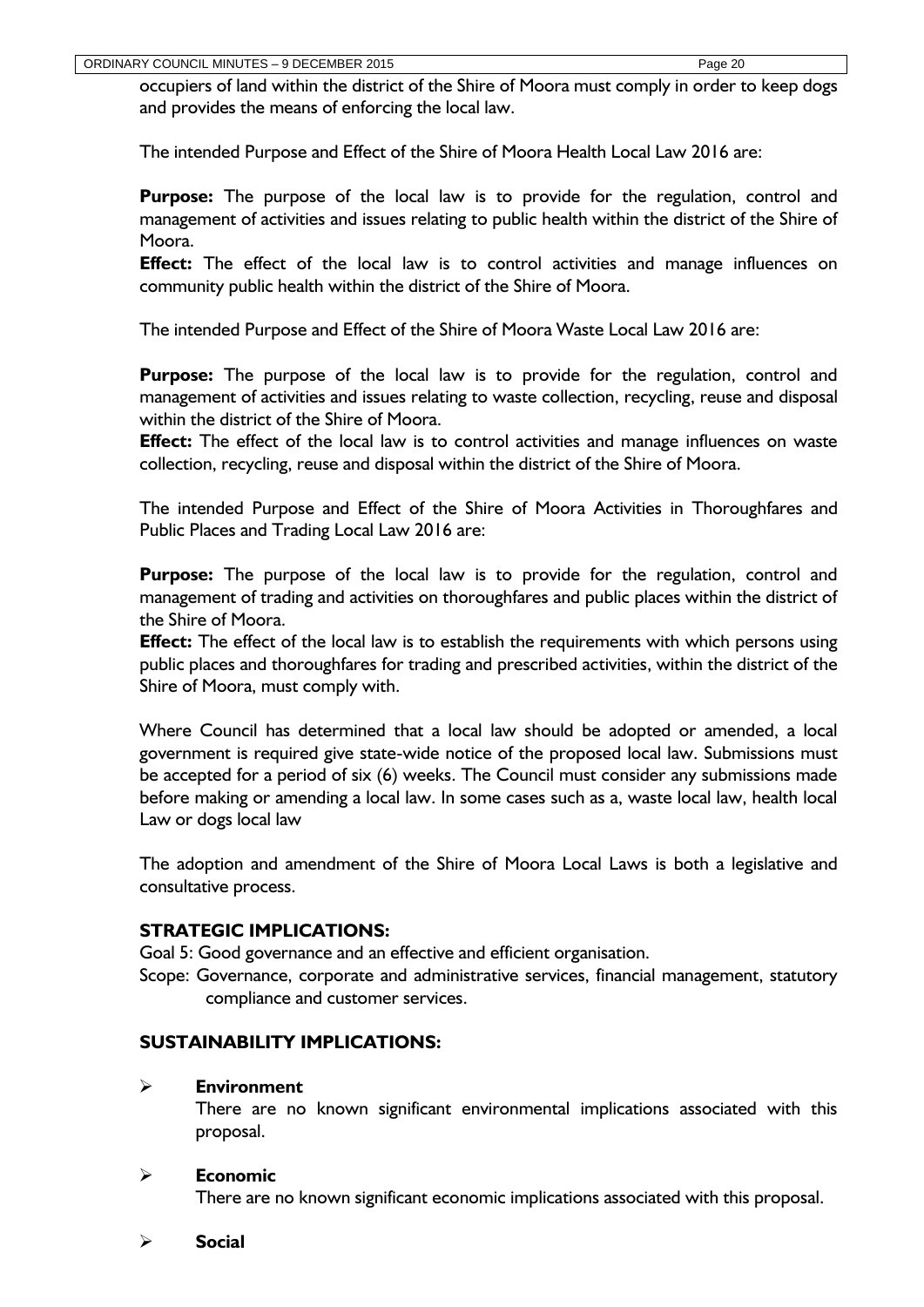There are no known significant social implications associated with this proposal.

#### **FINANCIAL IMPLICATIONS:**

Direct costs associated with this report will be limited to consultant fees to draft the local laws and reports. These costs will be borne via budgeted expenditure. Where a draft Amendment local laws and new local laws will attract additional advertising costs associated with the State-wide and local public notice of the same. Following the discussion period, and depending upon any submissions, further amendment review and legal advice may be incurred. Once the local law adoption has been finalised by Council, there will be gazettal costs in due course. Fees will be incurred for any gazettal.

# **VOTING REQUIREMENTS**

Simple Majority Required

# **COUNCIL RESOLUTION**

*170/15Moved Cr Holliday, seconded Cr Pond that Council receives the draft local laws as contained in Attachment A;*

- *a) the draft Shire of Moora Waste Local Law 2016;*
- *b) the draft Shire of Moora Health Local Law 2016;*
- *c) the draft Shire of Moora Meeting Procedures Local Law 2016;*
- *d) the draft Shire of Moora Dogs Local Law 2016;*
- *e) the draft Shire of Moora Fencing Local Law 2016;*
- *f) the draft Activities in Thoroughfares and Public Places and Trading Local Law 2016; and,*
- *g) the draft Shire of Moora Amendment Local Law 2016.*

*and table them for consideration with the view of authorising local and state-wide public notice in accordance with section 3.12 of the Local Government Act 1995, seeking public comment; at the Ordinary Meeting of Council on the 17th February 2016.*

**CARRIED 8 / 0**

#### <span id="page-21-0"></span>**9.2 DEVELOPMENT SERVICES**

# <span id="page-21-1"></span>**9.2.1 LOT 302 DANDARAGAN STREET – SHED WITH REDUCED SETBACK - VANZETTI**

Cr Gardiner declared an impartiality interest as the proponent is his next door neighbour.

**FILE REFERENCE:** TP/PA18/1516 **REPORT DATE:** 16 November 2015 **APPLICANT/PROPONENT:** Chris Vanzetti **OFFICER DISCLOSURE OF INTEREST:** Nil **PREVIOUS MEETING REFERENCES:** Nil **AUTHOR:** Peter Williams, Manager Development Services **ATTACHMENTS:** Plans

#### **PURPOSE OF REPORT:**

Mr Chris Vanzetti (Proponent) has applied to Council seeking permission to construct a steel framed and clad shed 10m width x 14.4m length with a reduced setback to 2 metres from his side boundary.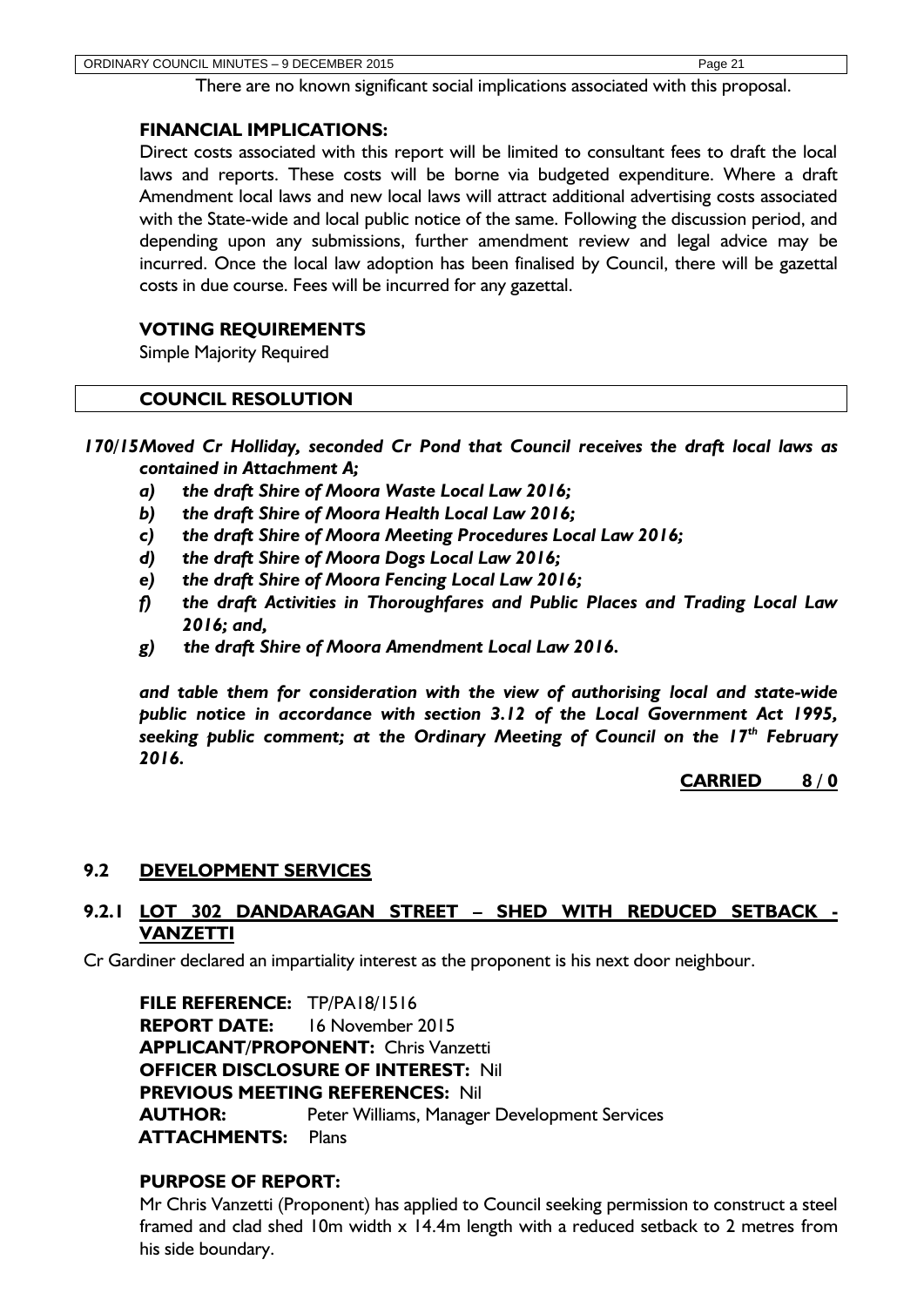# **BACKGROUND:**

Lot 302 Dandaragan Street Moora is located in the residential zone and has a R2.5 rating in the Residential Design Code which applies to blocks of land with a minimum area of 4,000sqm. Minimum setbacks for these blocks are:

- Primary Street 15m
- Secondary Street 7.5m
- Other/rear 7.5m

Due to the position on the block of the house with it being set so far back and a swimming pool at the rear of the house; to maintain the side boundary setback of 7.5m would place the shed too close to the swimming pool. For this reason Mr Vanzetti has requested a reduced setback from the side boundary of 2 metres.

The House is located in the Town Flood Zone and therefore subject to Moora Town Planning Flood provisions. Council has the discretion to allow for a reduction of the finished floor level from 0.3m above the highest 1999 Moora Flood Level for dwellings to 0.15m above the highest flood level for outbuildings i.e. Sheds.

# **COMMENT:**

Mr Vanzetti wishes to use the shed for general storage and carrying out repairs to his racing cars. There is no sewerage in this area so the position of the shed will not interfere with sewerage lines.

# **POLICY REQUIREMENTS:**

No known policy requirements related to this item.

#### **LEGISLATIVE REQUIREMENTS:**

There are no known legislative requirements related to this item.

#### **STRATEGIC IMPLICATIONS:**

There are no known strategic implications associated with this proposal.

# **SUSTAINABILITY IMPLICATIONS:**

#### **Environment**

There are no known significant environmental implications associated with this proposal.

#### **Economic**

There are no known significant economic implications associated with this proposal.

#### **Social**

There are no known significant social implications associated with this proposal.

#### **FINANCIAL IMPLICATIONS:**

There are no financial implications to Council in relation to this item.

#### **VOTING REQUIREMENTS**

Simple Majority Required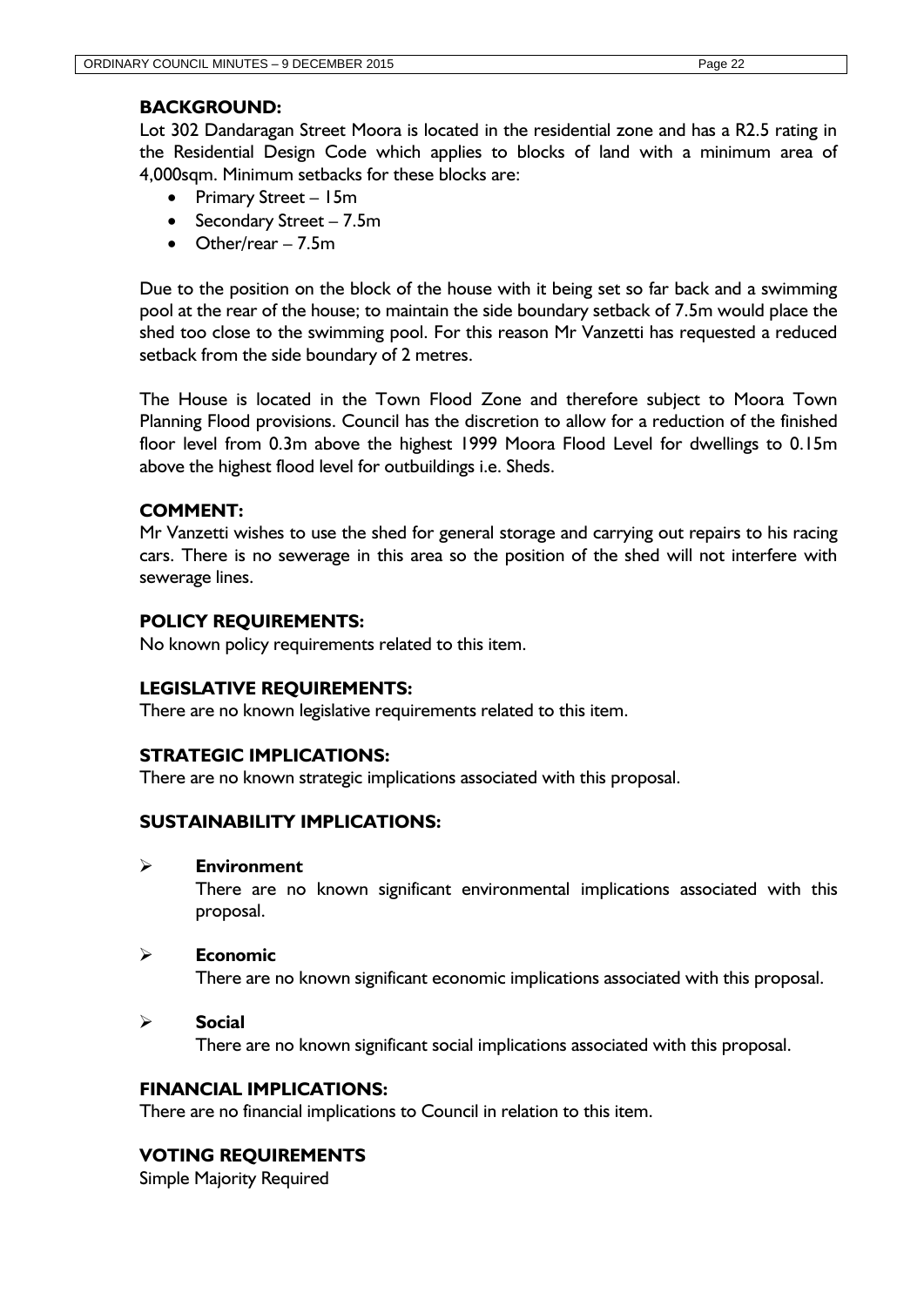#### **COUNCIL RESOLUTION**

- *171/15Moved Cr Holliday, seconded Cr Pond that Council approve the application by Mr Chris Vanzetti of Lot 302 Dandaragan Street Moora, to construct a steel framed and clad shed for the purpose of storage and have a reduced setback to enable Mr Vanzetti to construct the shed 2m from the side boundary subject to the following conditions:*
	- *1. Shed is not to be used for accommodation;*
	- *2. Any significant changes to plans of the shed, its size or its location will be subject to another Town Planning Application.*
	- *3. Finished Floor Level of the Shed is required to be at least 0.15m above the 1999 flood level for the area. Levels to be obtained from the Department of Water.*

# **CARRIED 8 / 0**

# <span id="page-23-0"></span>**9.3 ENGINEERING SERVICES**

Nil

# <span id="page-23-1"></span>**10. ELECTED MEMBER MOTIONS OF WHICH PREVIOUS NOTICE HAS BEEN GIVEN**

Nil

# <span id="page-23-2"></span>**11. NEW BUSINESS OF AN URGENT NATURE INTRODUCED BY DECISION OF COUNCIL**

The Chief Executive Officer raised an item of urgent business titled Alfresco Area – Drovers Inn Hotel for Councils consideration.

At 6.00pm Cr Clydesdale-Gebert declared a financial interest in item 11.1 as she has a hospitality / tourism business on Padbury Street with Alfresco facilities and retired from the meeting.

#### **COUNCIL RESOLUTION**

*172/15Moved Cr Holliday, seconded Cr Gardiner that Council consider the item of urgent business as tabled by the Chief Executive Officer titled 'Alfresco Area – Drovers Inn Hotel'.*

**CARRIED 7 / 0**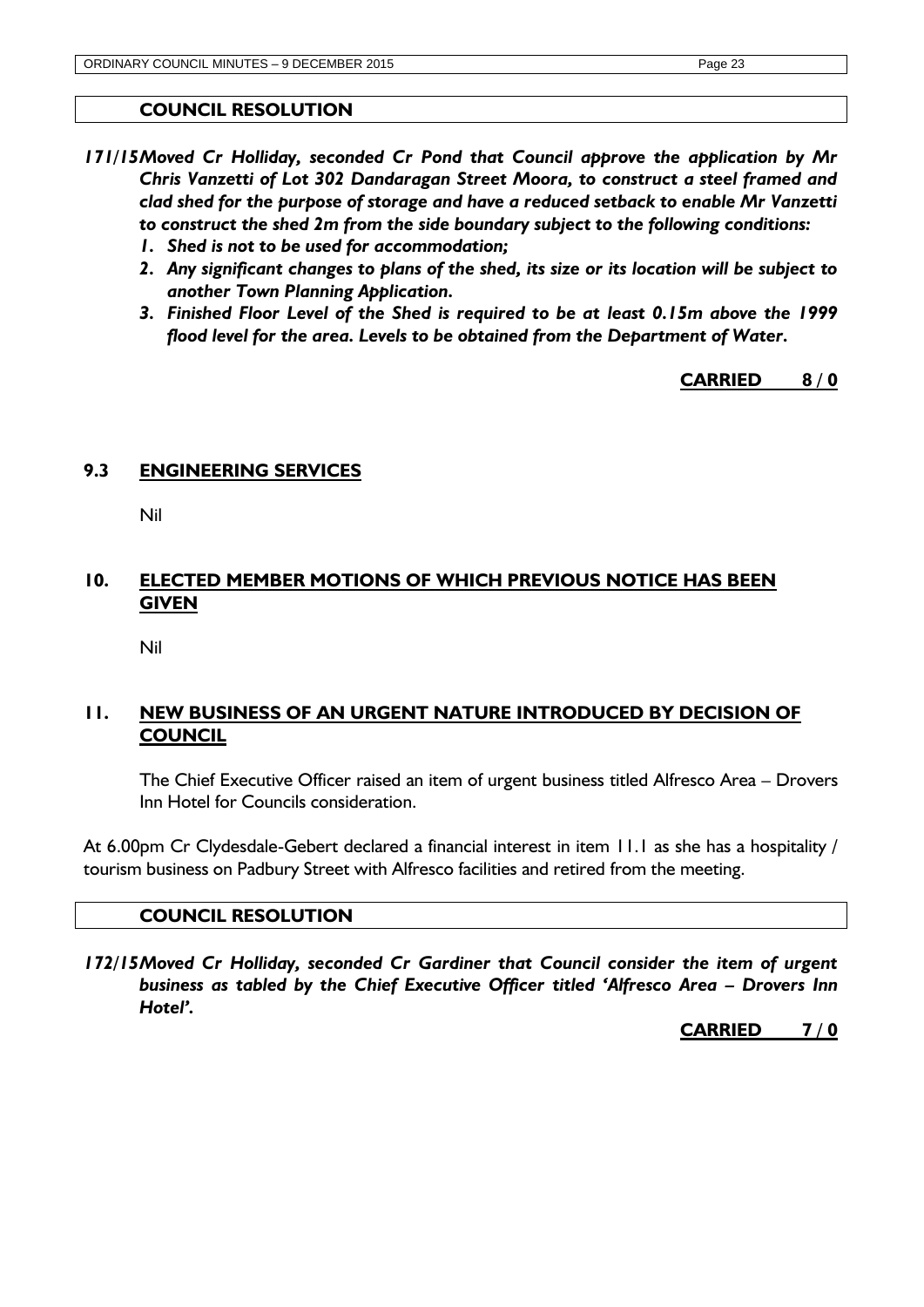# **11.1 ALFRESCO AREA - DROVERS INN HOTEL**

**FILE REFERENCE:** TP/PA21/15/16 **REPORT DATE:** 8 December 2015 **APPLICANT/PROPONENT:** Chris Papas **OFFICER DISCLOSURE OF INTEREST:** Nil **PREVIOUS MEETING REFERENCES:** Nil **AUTHOR:** Peter Williams, Manager Development Services **ATTACHMENTS:** Site plan of area

#### **PURPOSE OF REPORT:**

The Shire is in receipt of an application from Drover's Inn Hotel owner Mr Chris Papas the (Proponent) who is seeking Council's approval to provide Alfresco Dining on the northern side of the hotel on the footpath.

#### **BACKGROUND:**

Mr Papas and his wife are seeking to expand their business and capture the weekend market in terms of lack of café/coffee type hospitality in Moora, in particular Saturday afternoons and Sundays.

The Drovers Inn Hotel is located at Lot 1 Dandaragan Street, Moora and is situated in the Town Centre Zone. The footpath is some 5 metres in width with ample area to provide tables and chairs without obstructing the footpath.

#### **Objectives**

- (a) to ensure the town centre remains the principal place for retail, commercial, civic, and administrative functions within the district.
- (b) to encourage development will not adversely affect local amenities, and will enhance the character of the town centre.
- (c) to provide sufficient parking spaces for vehicles without compromising pedestrian movements through the town centre.
- (d) to provide an increased level of public amenities including public toilets, shaded areas, and street furniture.

#### **Development Requirements**

- (a) Development shall not exceed 2 stories in height except where the local government considers that particular circumstances may warrant an exception being made and provided the local government's objectives are not compromised.
- (b) In considering an application for planning approval for a proposed development (including additions and alterations to existing development) the local government shall have regard to:
	- (i) the colour and texture of external building materials; the local government may require the building facade and side walls to be constructed in masonry;
	- (ii) building size, height, bulk, roof pitch;
	- (iii) setback and location of the building on its lot;
	- (iv) architectural style and design details of the building;
	- (v) function of the building;
	- (vi) relationship to surrounding development; and
	- (vii) other characteristics considered by the local government to be relevant.
- (c) Landscaping shall be provided to complement the appearance of the proposed development and the town centre.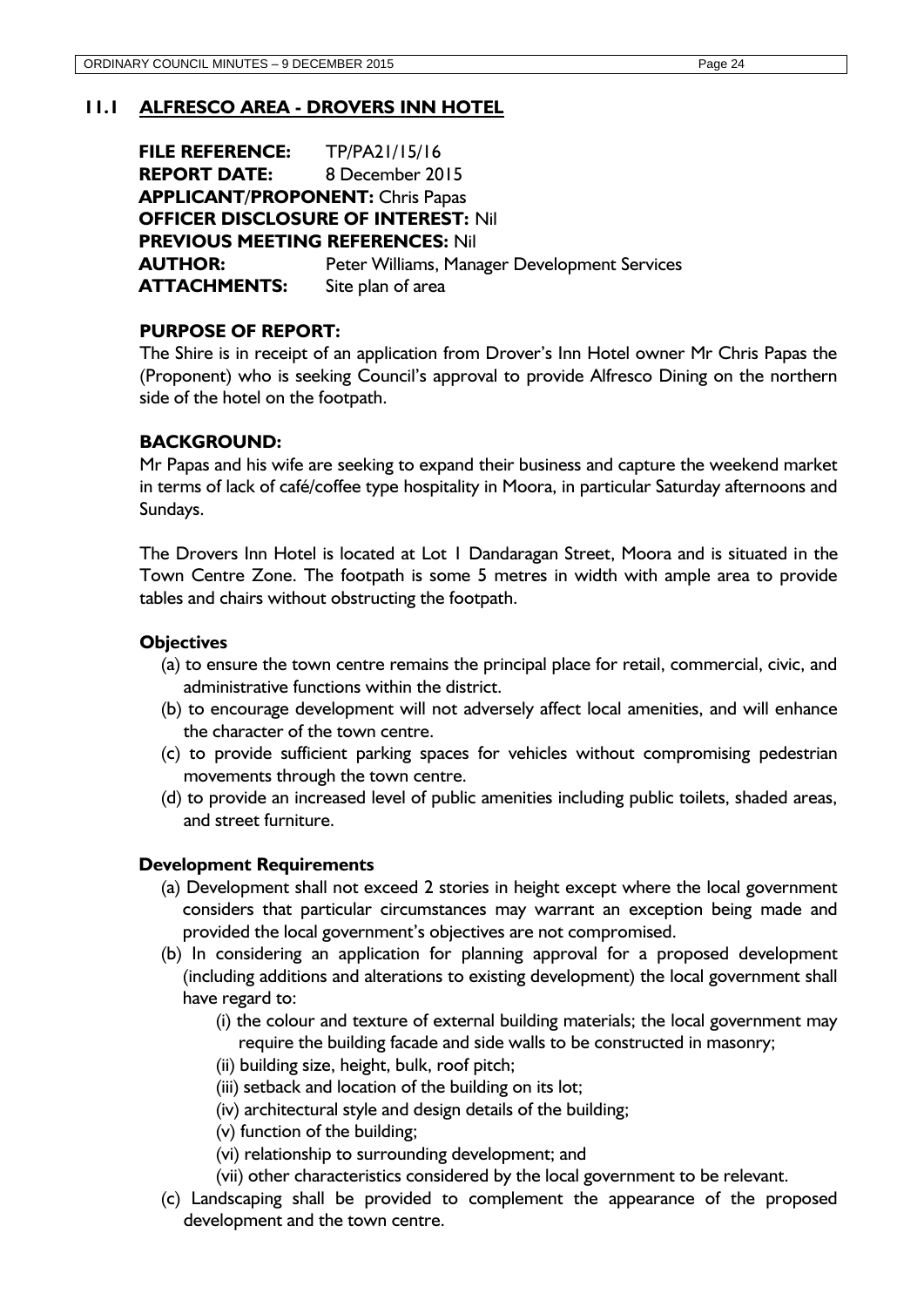(d) The layout of car parking shall have regard for traffic circulation in existing car parking areas and shall be integrated with any existing and adjoining car park.

# **COMMENT:**

Mr Papas has recognised a service in the Town that is not being provided (i.e.) coffee and cake on Saturday afternoons and Sunday's.

This service meets the objectives of the Shire of Moora Town Planning Scheme No 4 for the Town Centre Zone.

Mr Papas will be required to ensure his insurance has an indemnity clause indemnifying the Shire of Moora against any claim for damages associated with this development; also will be required to maintain the area in a clean condition free from food scraps dropped by patrons, and, ensure that chairs and tables do not obstruct the public. This will also be a Smoke free area.

# **POLICY REQUIREMENTS:**

There are no known policies associated with this proposal

# **LEGISLATIVE REQUIREMENTS:**

Local Planning Scheme No 4 provisions.

# **STRATEGIC IMPLICATIONS:**

# **Outcome 4.1: A strong and diversified economic base.**

Strategy 4.1.1: Facilitate the development and implementation of a regional economic development strategy, thus ensuring Moora is positioned strongly to service the region.

# *Strategy 4.1.2: Promote and support local industry development initiatives.*

Strategy 4.1.3: Facilitate affordable housing and accommodation initiatives.

Strategy 4.1.4: Ensure the provision of serviced commercial, industrial and residential land.

Strategy 4.1.5: Promote and market the benefits of working and living in the Shire.

# **Outcome 4.2: A dynamic and resilient business sector**.

Strategy 4.2.1: Advocate for increased resources for business development.

Strategy 4.2.2: Identify and attract value adding businesses for agricultural products through monitoring of regional business trends.

Strategy 4.2.3: Advocate for training opportunities and apprenticeship programs to employ local youth.

*Strategy 4.2.4: Investigate and attract investors to capitalise on local business opportunities.*

# **SUSTAINABILITY IMPLICATIONS:**

#### **Environment**

There are no known significant environmental implications associated with this proposal.

# **Economic**

There are no known significant economic implications associated with this proposal.

#### **Social**

There are no known significant social implications associated with this proposal.